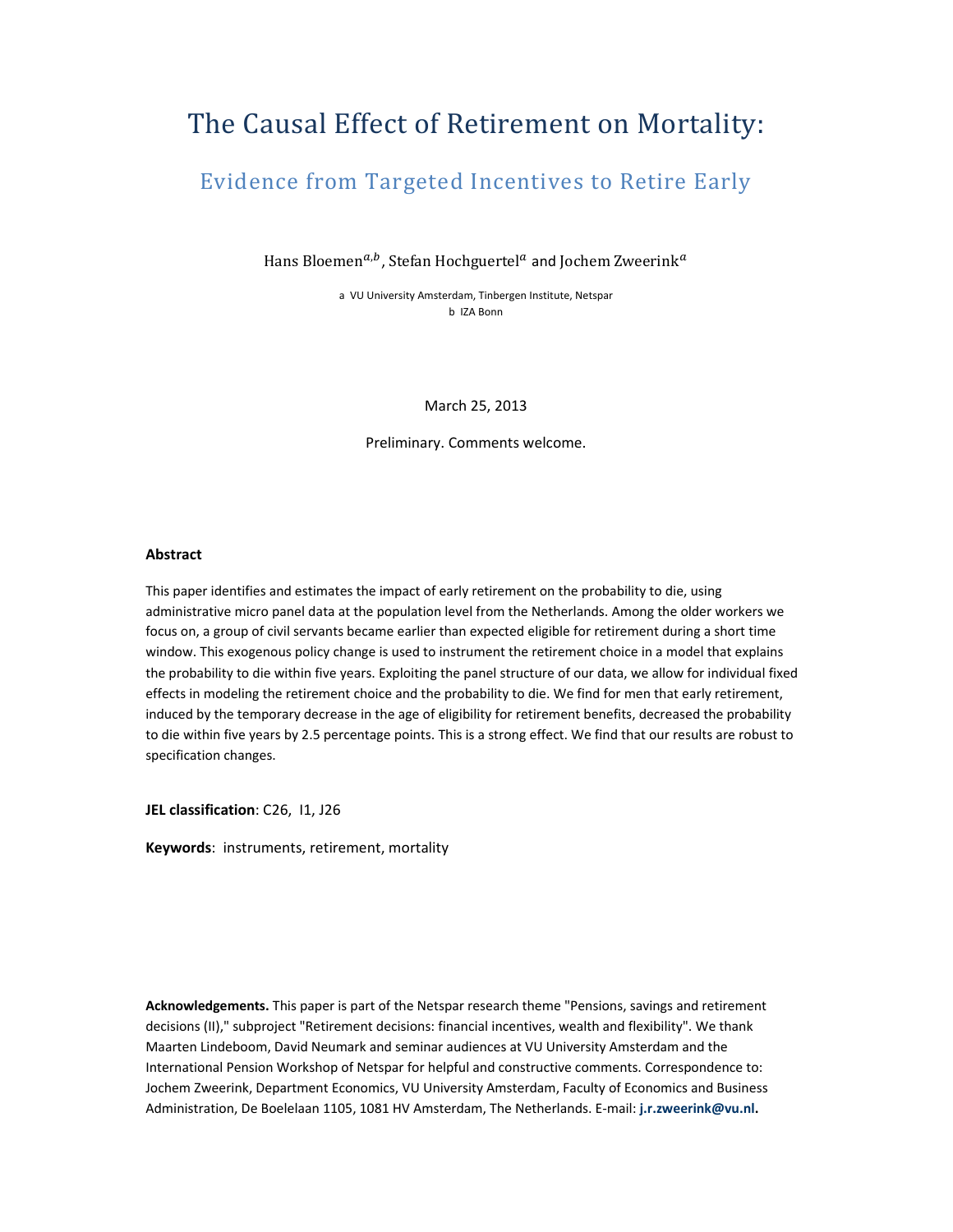#### **1. Introduction**

Understanding the nexus between life cycle labor supply, retirement, and morbidity and mortality is of core interest to policy makers, given observed imbalances in current pension systems in the aging societies of OECD countries. In pension systems that are of the defined benefit type, or that rely on pay‐as‐you‐go social security, *ceteris paribus*, an increase (decrease) in effective retirement age triggers either higher (lower) aggregate pension contributions or lower (higher) aggregate payouts, and hence may help alleviating the financial pressure on the system. The ceteris paribus clause in this statement is important, however, as the discussion spawned by the academic literature on morbidity and mortality effects of the retirement decision forcefully demonstrates. If longer working lives or later retirement lead to adverse effects on health and even increase the likelihood of dying within a certain horizon, the positive effect of changing the retirement age parameter on the sustainability of pensions is amplified. We find evidence from the Netherlands that is consistent with such an adverse effect, albeit from a policy measure that reduced effective retirement age.

The policy change that we rely on became effective in 2005 for civil servants of certain birth cohorts, employed by the central government for more than 10 years. These individuals were offered the opportunity to retire during the year 2005, by a temporary reduction of the early retirement (ER) eligibility age. According to our estimates, retirement led to a drop in the probability of men dying within five years after retirement by 42.1 percent, or by 2.5 percentage points. This is a large and significant effect.

Identifying the causal impact of retirement on morbidity or mortality is challenging, in particular as the only research design that allows doing so has to rely on observational data. The latter, in turn, calls for an approach that helps controlling the selection into retirement. Our approach uses the described policy variation as an instrument for retirement status in explaining the probability of dying from both observable characteristics and unobservables. Importantly, we rely on an individual fixed effects specification for the latter. We employ a difference-in-difference specification on data for civil servants, controlling for year fixed effects and non-linear age effects. We use a difference-indifference‐in‐difference specification for data on civil servants and workers employed in other sectors. Our difference-in-difference-in-difference specification controls for differences in year effects and non‐linear age effects between civil servants and other workers.

There is a range of related papers that investigated the effect of retirement on morbidity or health. Papers that use age‐specific retirement rules provide inconclusive findings, however. Bound and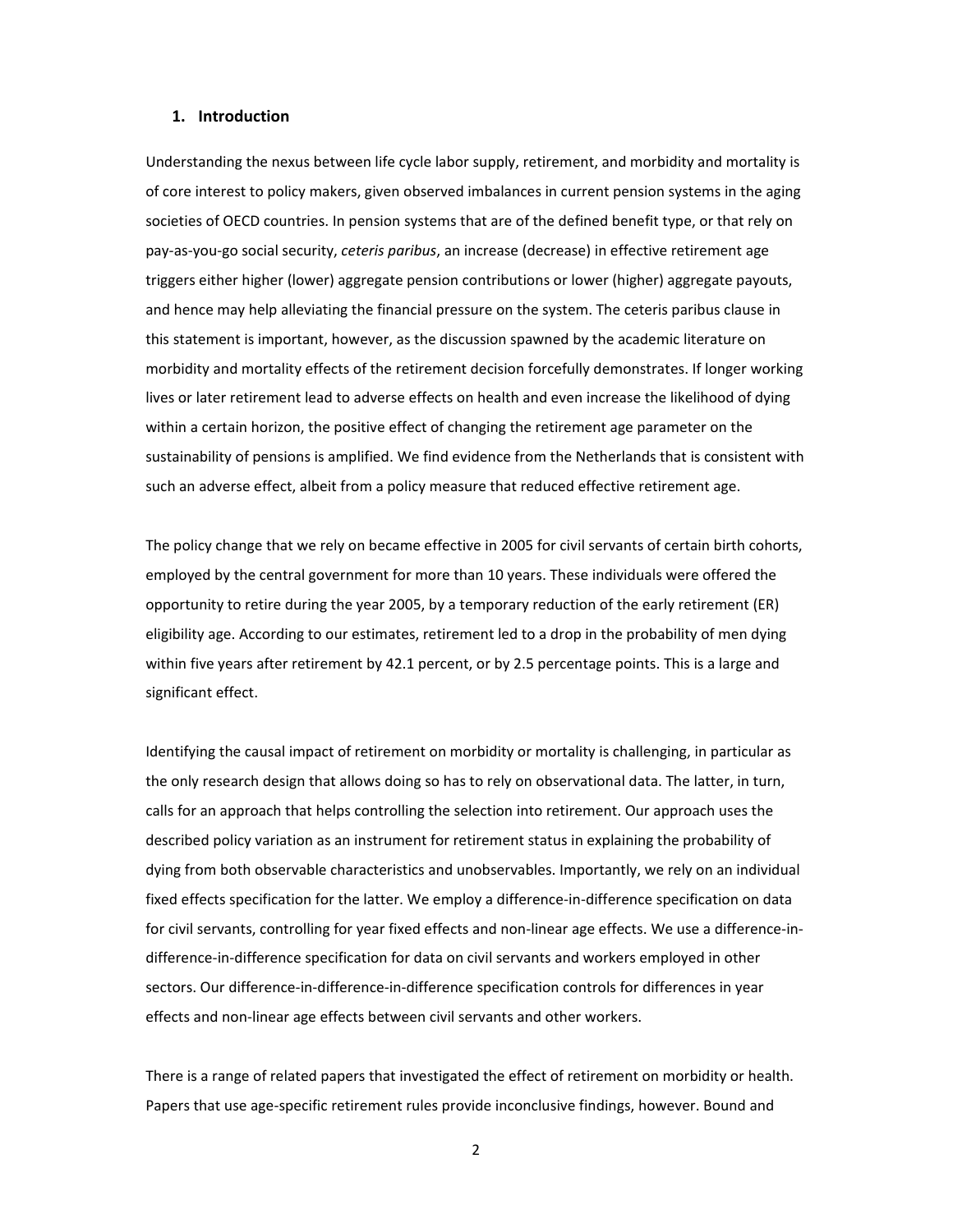Waidmann (2007), Charles (2004), Hemingway et al. (2003) and Neuman (2008) find that retirement has a positive impact on health. Kuhn, Wuellrich and Zweimueller (2010)*,* Behncke (2012) and Dave et al. (2006) find a negative impact of retirement on health.

Our contribution to this literature is threefold. First, our policy variation delivers a natural experiment that we exploit to construct a strong and exogenous instrument. Becoming eligible for retirement benefits due to the ER eligibility age for civil servants being reduced substantially increased the probability to retire. Eligible civil servants only got to know about the decrease in the ER eligibility age one year before they became eligible, so anticipation of early retirement can arguably be ruled out. Second, we focus on mortality instead of health outcomes, an event which is distinctly and objectively observed and does not raise issues of interpretation or subjectivity. Third, we use administrative population data, and thus follow a large number of individuals over a number of years. As the mortality register essentially provides measurement error‐free information, we do not need to worry about attrition as an alternative reason for not being recorded in the data anymore.

The rest of the paper is organized as follows. Section 2 reviews the literature. Section 3 describes the decrease in ER eligibility age. Section 4 discusses the data. Section 5 delineates the methodology and Section 6 presents the results. Section 7 concludes.

#### **2. Literature review**

The theoretical impact of retirement on mortality is not clear-cut. Any discussion in the literature sees retirement as a one‐off, irreversible event. As individuals with a poorer health are more likely to die than individuals with a better health, it seems reasonable to assume that the impact of retirement on mortality runs through health. Early retirement can have an impact on health through several mechanisms. Grossman (1972) provides a framework for analyzing the causal relation between retirement and health. He models health as a dual investment and consumption good. A healthy individual with fewer sick days is more productive and more able to work than a less healthy individual. As health raises an individual's productivity and ability to work, the agent has an incentive to invest in his or her health. Health is also a consumption good and directly features as an argument in the utility function. When the individual retires, costs and benefits from health change. On the benefits side, the incentive to invest in health to raise productivity and ability to work disappears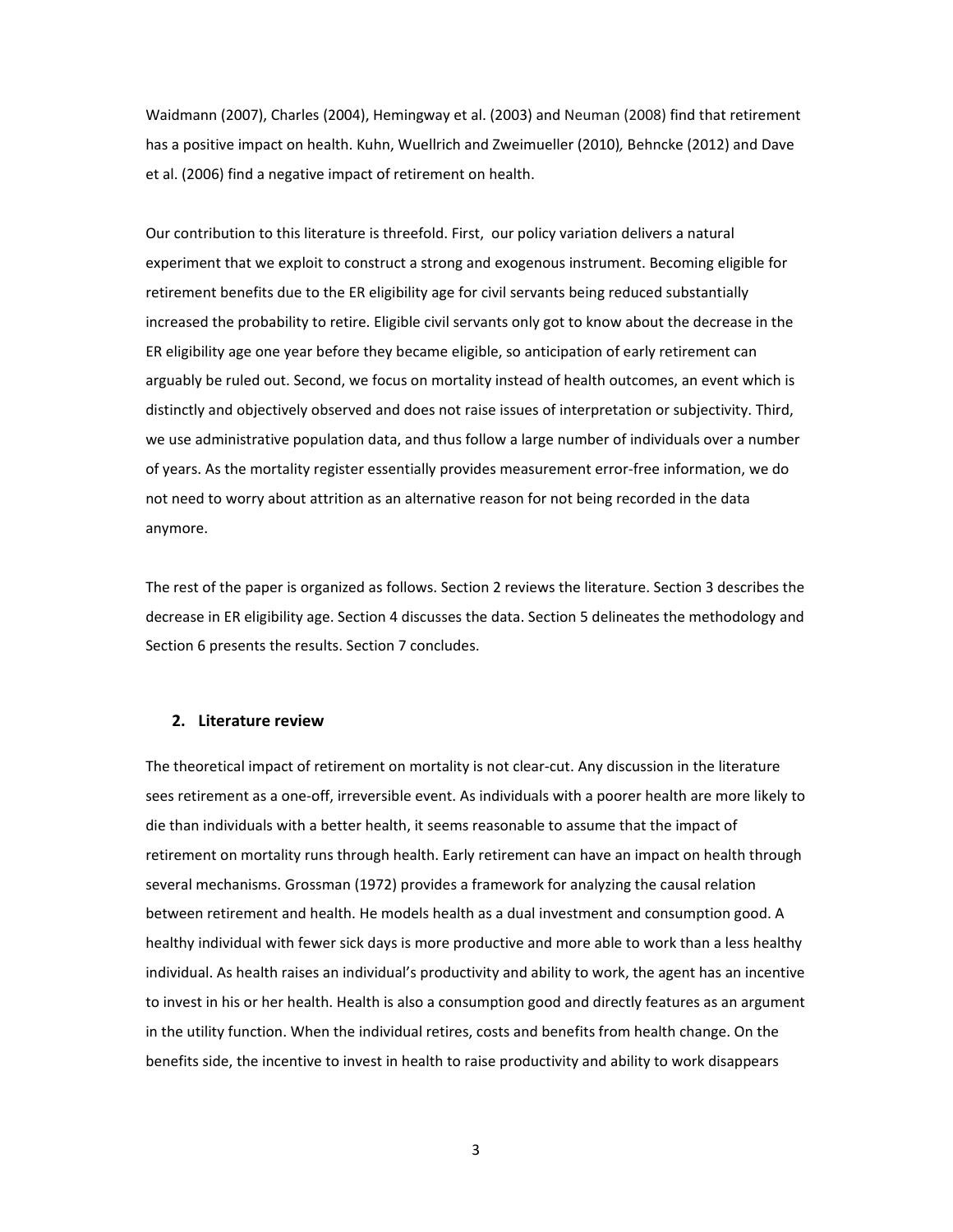after retirement.<sup>1</sup> The utility that is derived from health in a direct way may change after retirement. At the costs side, incentives to invest in health may be different after retirement than before retirement. As an individual has more leisure time after retirement, the time cost of investing in health is lower after retirement than before retirement. As a result, retirement may induce an individual to, for instance, physically exercise more frequently or go to the doctor sooner and be diagnosed and receive medical treatment when he or she has some physical or mental complaints.<sup>2</sup> The sign of the net effect of retirement on health in the Grossman model is unclear and depends on how retirement changes the personal valuation of the costs of investment in health and the benefits from health (Dave et al. 2006).

In empirical research, of course, health may act as a confounding variable. For instance, Bazolli (1985) and Dwyer and Mitchell (1999) have found that health has a negative impact on the probability to retire early. The literature on the impact of retirement on health addresses the endogeneity of retirement status to health and mortality outcomes using a range of different strategies. Charles (2004), Neuman (2008), Coe and Lindeboom (2008) and Kuhn et al. (2010) instrument retirement status by retirement incentives that were age and/or year specific. Coe and Zamarro (2011) and Behncke (2012) address the endogeneity of retirement status by using institutions as an exogenous shifter of the probability to retire. Many studies rely on subjective survey information from the U.S. Health and Retirement Study (HRS).

Charles (2004) uses three sources of variation in the probability to retire to instrument retirement status: age specific retirement incentives, a labor force participation enhancing change in the US Social Security system and the elimination of mandatory retirement rules. Using HRS data, the author finds that retirement has a positive impact on mental health and loneliness. Neuman (2008) uses age specific retirement incentives as an instrument for retirement status. This author also uses the HRS and finds that retirement improves subjective health of men and women, although retirement does not affect physical functioning in daily activities, mental health or the probability to have a chronic disease. The age specific retirement incentives used as an instrument by Charles (2004) and Neuman (2008) concerned expected decreases in generosity of retirement benefits for different age categories across time. The decreases in generosity of retirement benefits have

 $<sup>1</sup>$  Grossman does not consider productivity in household production. Individuals may value being productive in</sup> household production before and after retirement, giving an incentive to invest in health before and after retirement.<br><sup>2</sup> Midanik et al. (1995) find that workers physically practice more once they retire. Boaz and Muller (1989) and

Roos and Shapiro (1982) do not find evidence for workers receiving more ambulatory services from physicians once they retire.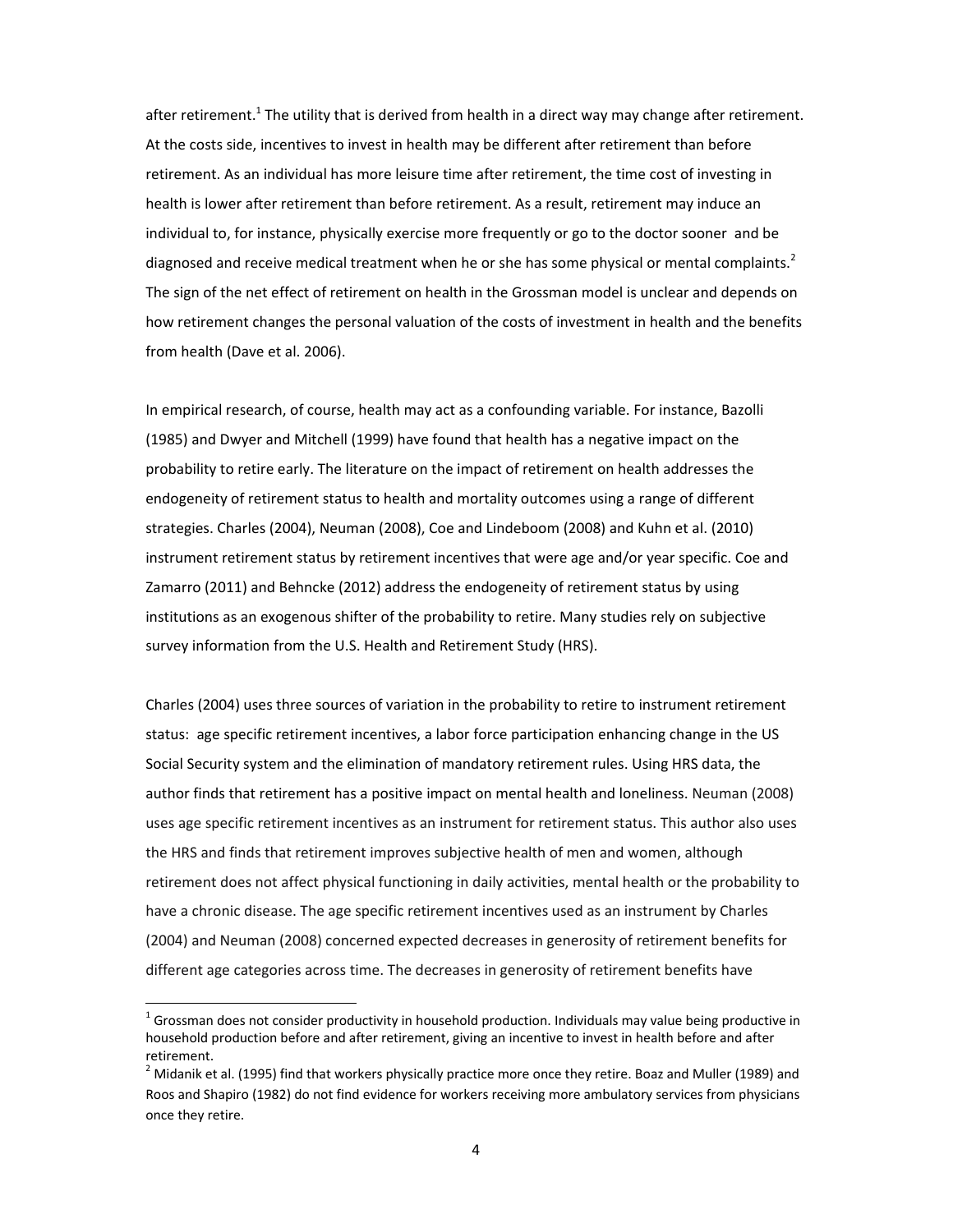induced individuals to postpone retirement. As the decreases in generosity of retirement benefits were announced years ahead, individuals may have anticipated them. Individuals who decided to postpone retirement because of the decrease in generosity of retirement benefits may have reduced the number of hours worked or may have started to live healthier, so that they would have been better able to continue working. Anticipation may have biased the treatment effect towards zero.

Coe and Lindeboom (2008) is an interesting paper since they address the endogeneity of retirement status by using retirement windows as an instrument for retirement status. Early retirement windows are incentives that promote retirement at a specific time. Employers determine to whom these incentives are offered. We shall exploit a similar set‐up. With HRS data, Coe and Lindeboom find that retirement increases self‐reported physical and mental health of men temporarily. The authors also find that retirement improves health of highly educated workers. The authors find no effect of retirement on mortality. As early retirement windows may be offered to workers with certain health characteristics, the results may be biased.<sup>3</sup> Kuhn, Wuellrich and Zweimueller (2010) use a regional change in unemployment insurance (UI) rules in Austria as an instrument for the difference between the statutory retirement age and the actual retirement age. UI can be used in Austria as a pathway to (early) retirement. The change in UI rules allowed workers in eligible regions to withdraw from the work force up to 3.5 years earlier than those in non‐eligible regions. Using administrative data for blue‐collar workers, the authors find that for every year a male worker retires earlier, the probability to die before age 67 increases by 2.4 percentages points or 13 percent. Hence, if a male worker retires 3.5 years earlier, the probability to die before age 67 is increased by 8.4 percentage points or 46.9 percent. Especially cardiovascular diseases are found to be responsible for the increase in the probability to die. The authors do not find an effect of early retirement on mortality for female workers.

Coe and Zamarro (2011) employ a fuzzy regression discontinuity design, using the eligibility age for public old-age benefits as the point of discontinuity in the probability to retire. The authors use single cross‐section data from eleven European countries. The data are collected in the Survey of Health, Aging and Retirement in Europe (SHARE). The authors find a positive impact of retirement on general health for men aged 65. The authors do not find an effect for individuals younger than age 65. Behncke (2012) employs propensity score matching as well as an instrumental variable approach to estimate the impact of early retirement on health. For propensity score matching, individuals who reached the eligibility age for public old‐age pension benefits are matched to similar

 $3$  Coe and Lindeboom (2008) also estimate their model using retirement windows incentives and age specific retirement incentives as instruments for retirement status.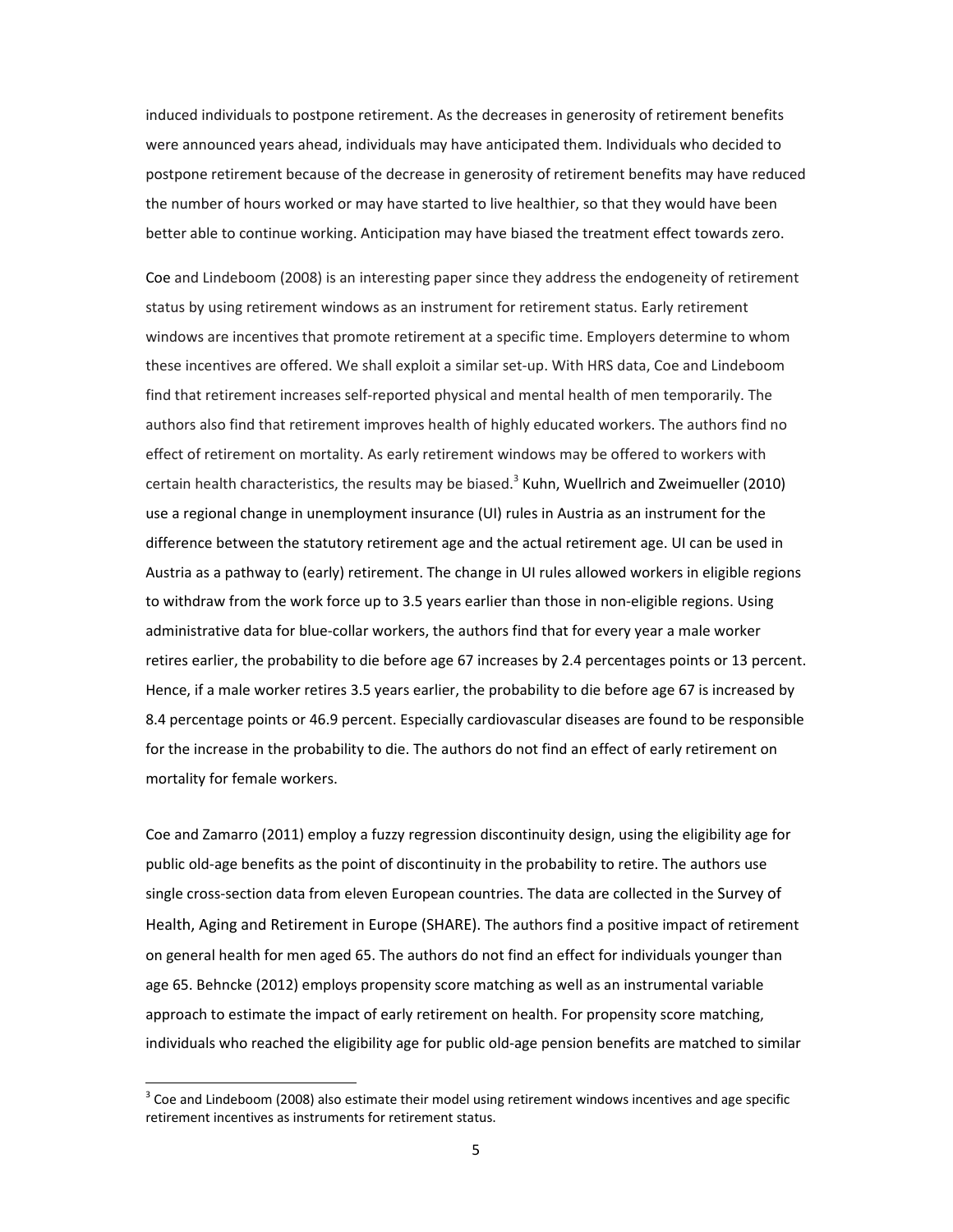individuals who did not reach the eligibility age for public old‐age pension benefits yet. For the instrumental variable approach, the author uses the eligibility age for public old‐age pension benefits as an instrument for retirement status. Behncke controls for anticipation of retirement by adding expectations about future work and health as control variables in her analyses. Using data from the English Longitudinal Study of Ageing (ELSA), the author finds that retirement increases the probability of being diagnosed with a chronic condition such as a heart disease or cancer.

Hemingway et al. (2003), Dave et al. (2006) and Bound and Waidmann (2007) use alternative approaches to address the endogeneity of retirement status. Dave et al. (2006) try to limit the endogeneity bias by only considering individuals who were healthy before retirement. The authors estimate models in which retirement status and health status are mutually dependent. The authors use data from the HRS. The authors find that retirement induces a six percent increase in illnesses and a six to nine percent increase in depressions.

Hemingway et al. (2003) estimate the impact of retirement on health, using data for male civil servants from the Whitehall II study. The mandatory retirement age for civil servants in the UK was 60 in the late 1980s and the early 1990s, but some civil servants were allowed to retire later. The authors compare changes in health of civil servants aged 54‐59 who retired at age 60 with those who retired later. Important here is that cases of ill health retirement are excluded from the sample. The authors find no effect of retirement on physical health and a positive effect of retirement on mental health for higher socioeconomic status groups. Bound and Waidmann (2007) plot linear trends of health indicators across age and compare how health indicators follow these linear trends for ages below and above the eligibility age for public old-age pension benefits. The authors implicitly assume that measured health is linearly related to age. The authors also implicitly assume that the relation between measured health and age is the same for ages below the eligibility age for public old‐age benefits as for ages above the eligibility age for public old‐age benefits. Bound and Waidmann use British data. For men, the authors find a small positive impact of public pension eligibility on self‐ reported physical health and physical functioning and on the probability to have a metabolic syndrome. Bound and Waidmann find no effect for women.

#### **3. Policy change**

We use a temporary decrease in the ER eligibility age for civil servants in the Netherlands as a source of exogenous variation to estimate the impact of early retirement on the probability to die within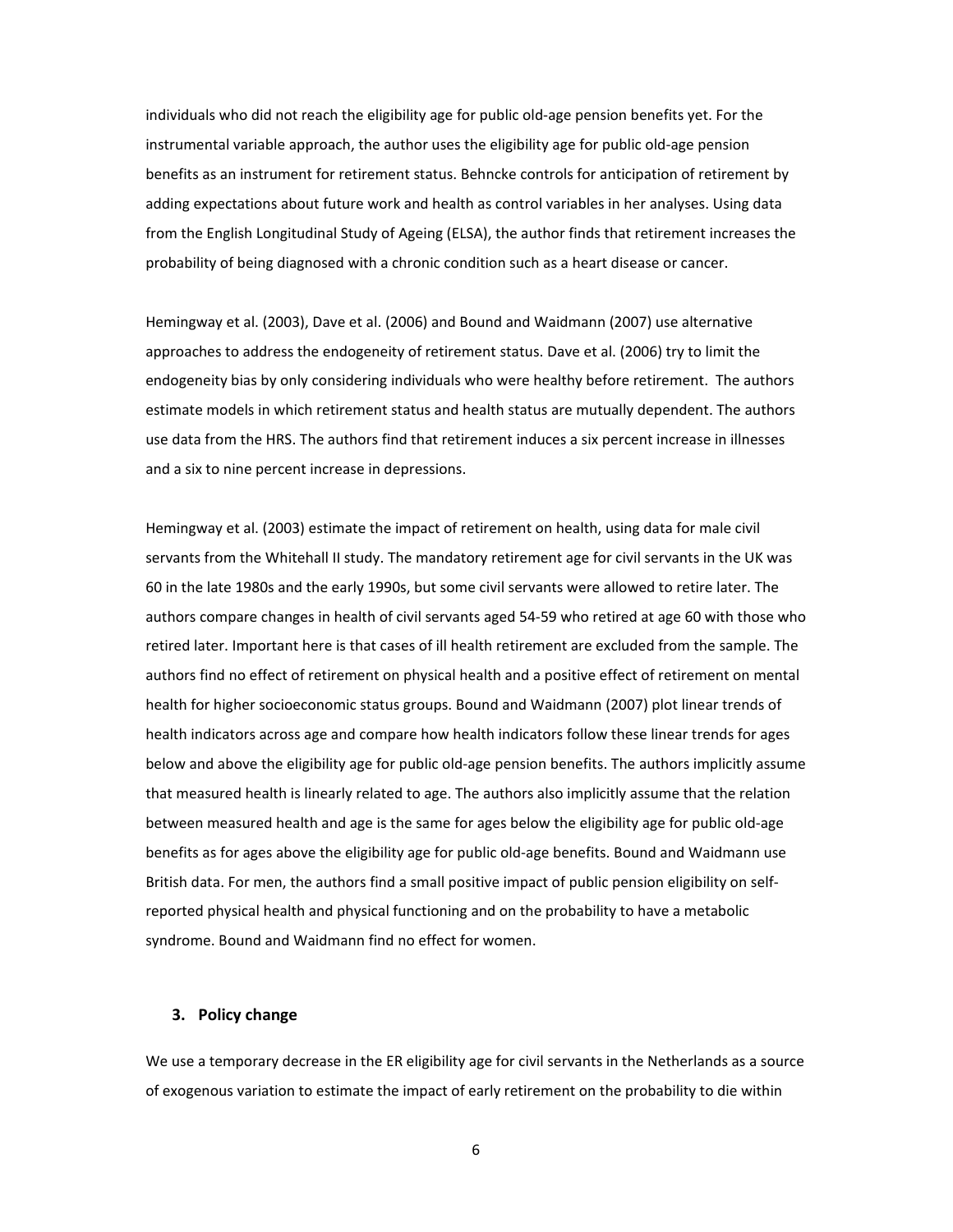five years. The decrease in the ER eligibility age took place in the context of the Dutch pension system.<sup>4</sup> The Dutch pension system rests on three pillars (Bovenberg and Meijdam, 2001). The first pillar is the public old‐age pension, which is financed on a pay‐as‐you‐go basis. The second pillar consists of occupational pensions, which are funded. The third pillar consists of private provisions. At the moment of the decrease in the ER eligibility age for civil servants, most occupational pension funds offered early retirement arrangements. The public sector pension fund offered arrangements for early retirement as of the ages 61 or 62 onwards.

In April 2004, a temporary decrease in ER eligibility age for civil servants was announced. We refer to the temporary decrease in the ER eligibility age for civil servants to as `the early retirement arrangement' in the following. Due to a reorganization of the central government, employers being part of the central government were allowed to offer certain civil servants early retirement in the year 2005. Employers were only allowed to offer civil servants early retirement if this would prevent the forced layoff of another civil servant.<sup>5</sup> The early retirement arrangement offered gross retirement benefits that could be up to 70 percent of workers' final wage.<sup>6</sup>

Civil servants faced several eligibility criteria for participation in the early retirement arrangement. First, civil servants had to be at least 55 at the moment of early retirement. Second, the civil servants needed to be employed as a civil servants continuously during the 10 years prior to early retirement. This requirement is of importance for our study, as it prevents self‐selection of workers who would like to retire early into the public sector. Civil servants were required to have contributed to the public sector pension fund continuously during the 10 years prior to early retirement.<sup>7</sup> Employers were allowed to offer participation in the early retirement arrangement until 1 January 2005 and participating civil servants were not allowed to retire later than 1 December 2005. Participating civil servants were entitled to early retirement benefits until age 65 with a maximum duration of eight years. Civil servants aged 57 or older at the moment of early retirement were thus entitled to retirement benefits for the whole period until normal retirement at age 65. Civil servants born before 1 January 1948 could continue accruing pension claims at a rate of 50 percent at the expense of the employer for a maximum of four years. Civil servants born on or later than 1 January 1948, i.e. civil servants who were aged 55‐57 in 2005, did not have this opportunity. The early retirement

 $4$  A description of the Dutch pension system and existing early retirement arrangements for civil servants can be found in the appendix of this paper.<br>
<sup>5</sup> Forced layoff refers to forced layoff due to reorganization.<br>
<sup>6</sup> The replacement rate depended among others on the birth date of an individual.<br>
<sup>7</sup> Interruption of employment

interruption of employment and pension contribution was not allowed in the half year prior to early retirement.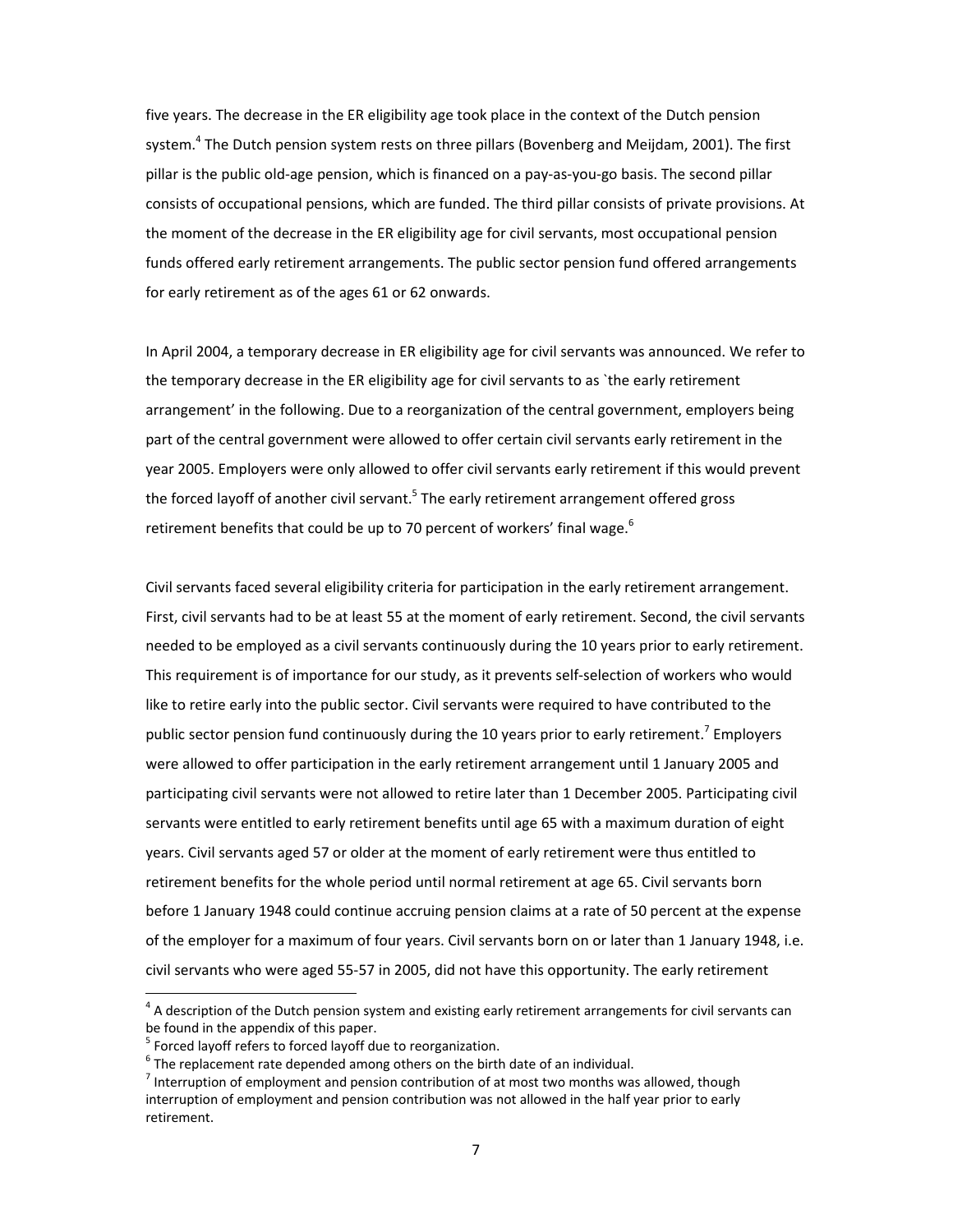arrangement was thus very attractive for civil servants aged 58 and older, $^8$  less attractive for civil servants aged 57 and even less attractive for individuals aged 55 or 56.

#### **4. Data**

We use Dutch administrative data for 1999‐2005. The data are administered by Statistics Netherlands. We have access to data on mortality, hospital stays, and job and personal characteristics (Social Statistical Files, SSF) originating from various administrative sources that can be linked with a personal identifier.<sup>9 10</sup> The mortality file provides information such as year and cause of death. The hospital stay file provides for every hospital stay information such as the start and end date of the stay, the reason for the stay and where the patient went after being released from the hospital. The job characteristics file provides information on all jobs an individual has been employed in during 1999‐2005. For every job, both start and end date, the industry code and the annual wage are provided.<sup>11</sup> The personal characteristics file contains information on demographic characteristics such as nationality, marital status, birth year and birth month. The files we use cover all residents registered with Dutch municipalities.

For our analysis we select observations on individuals aged 53‐60 during 1999‐2005. We exclude observations on individuals without a Dutch citizenship during 1999‐2005. For the analysis later on in this paper, we only keep observations on individuals who have been continuously employed for the 10 years prior to January 1<sup>st</sup> of the year of observation. We make this selection, as one of the eligibility criteria for the early retirement arrangement for civil servants is that civil servants have been continuously employed as a civil servant for the 10 years prior to the day on which they retire. For the same reasons, observations on workers who switched between the public sector and any other sector are excluded from the analysis as well. Observations on workers who stayed in the hospital somewhere between 1998 and retirement are also excluded from our analysis. By dropping the observations on individuals who stayed in the hospital before retirement, we aim to limit the endogeneity of retirement status to health. We also drop observations for the years after the year

 $8$  The offer of early retirement through the early retirement arrangement was "an offer you can't refuse" for this group of individuals.<br><sup>9</sup> The original file names are Doodsoorzaken, Landelijke Medische Registratie (LMR), SSB Banen and SSB

Personen.

 $10$  Statistics Netherlands only provides data that are administered by governmental institutions. These data are rather limited. Moreover, the data that are administered are not always administered for the years we are interested in. Data on financial wealth, for instance, are not available for the years of study. Hospital stays data are incomplete after 2005, so that it is not possible to estimate the effect of early retirement on alternative health measures created from hospital data.<br><sup>11</sup> The industry code is 7511 according to the Standaard Bedrijfsindeling 1993 (SBI '93) classification.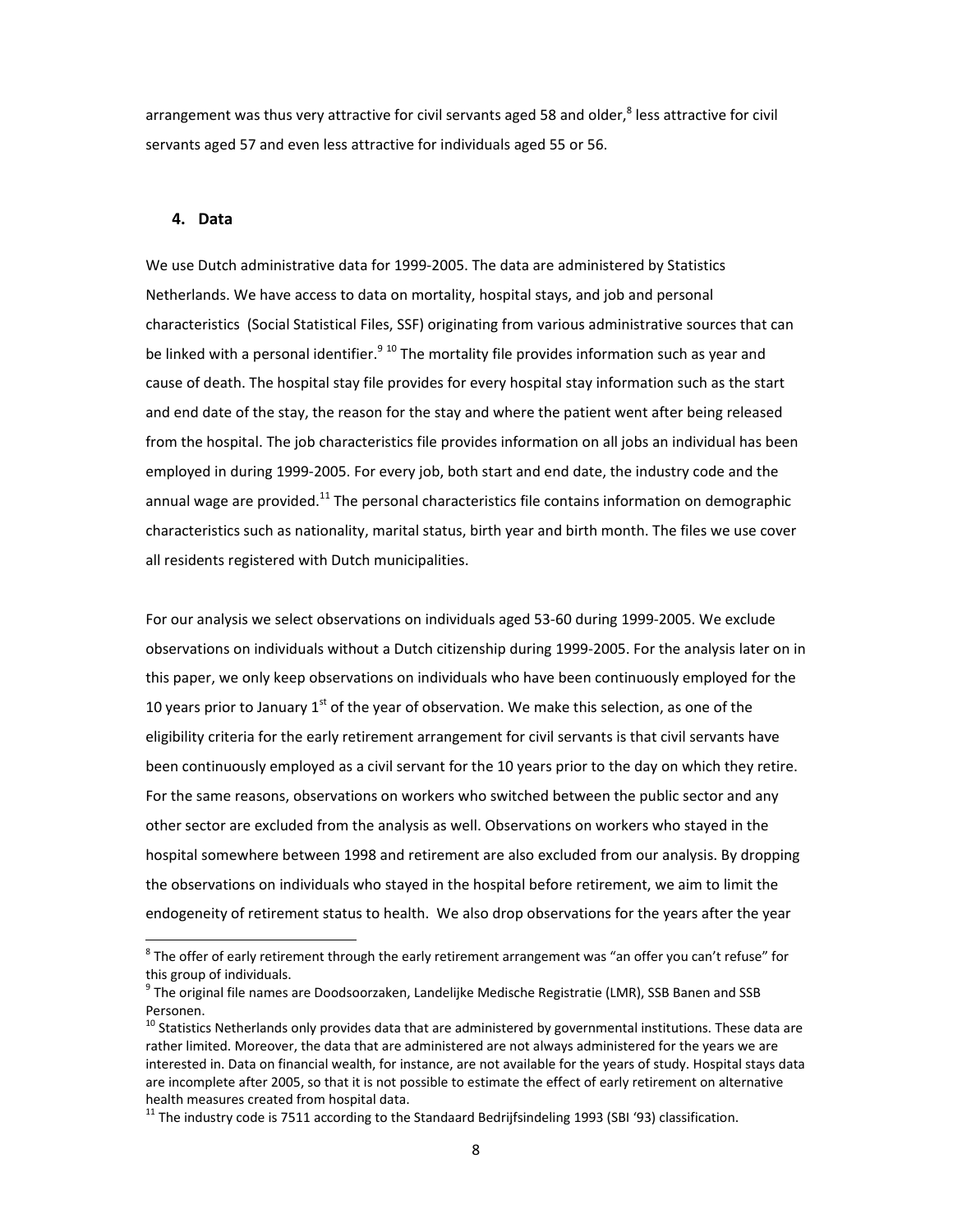in which a worker has retired.<sup>12</sup> We use about 147,000 observations on male civil servants and about 32,000 observations on female civil servants.

Table 1 shows the descriptive statistics for civil servants and workers who have been employed outside the public sector. Age is defined as the age measured on December 31 $^{\text{st}}$  of the respective year. Married is 1 if an individual had a partner in the year of observation, 0 otherwise.<sup>13</sup> Lagged wage income indicates the total wage income an individual earned in the year prior to the year of observation. Lagged wage income is measured in thousands of deflated Euros. On the one hand, better paid individuals may be richer than worse paid individuals, and richer individuals may be better able to afford early retirement than relatively poor individuals. On the other hand, individuals with a relatively low wage may earn a low wage because they work relatively few hours. Working relatively few hours may be a sign of being in a process of phased retirement. The average age of individuals in our dataset is 56, which indicates that relatively young individuals are relatively overrepresented in our dataset.<sup>14</sup> Male civil servants are in general comparable to male workers employed in other sectors. Female civil servants are clearly different than female workers employed outside the public sector. Wage income in the year prior to the year of observation was higher for female civil servants than for workers employed outside the public sector. Moreover, female civil servants had a lower probability to have a partner than women employed outside the public sector.

The group of civil servants that could be offered early retirement due to the temporary decrease in the ER eligibility age consisted of civil servants working for the central government. The sector in which individuals work is identified by a sector code. Most civil servants working for the central government were assigned the same sector code as some groups of civil servants who were not working for the central government. Hence, we cannot precisely identify the group of civil servants working for the central government. When we refer to civil servants later on in this paper, it should be kept in mind that we mean central government civil servants including a group of other civil servants who were ineligible for the early retirement arrangement of interest.<sup>15</sup> Another data issue is that we do not observe to which civil servants early retirement was offered. We can thus not

<sup>&</sup>lt;sup>12</sup> We assume that individuals do not work after retirement, though we can only observe employment state till January  $1<sup>st</sup>$ , 2009. This is discussed in more detail in the data section.

 $^{13}$  Having a partner includes being married and having a registered partnership, but excludes cohabitation without being married or without having a registered partnership. Registered partnership is an official

agreement of partnership, similar to marriage.<br><sup>14</sup> This is partly the result of dropping observations after having transitioned into retirement.<br><sup>15</sup> This issue may lead to our estimates of the impact of the early retire constituting lower bounds of the real impact, and likewise to possible downward bias of the impact of early retirement on the probability to die within five years.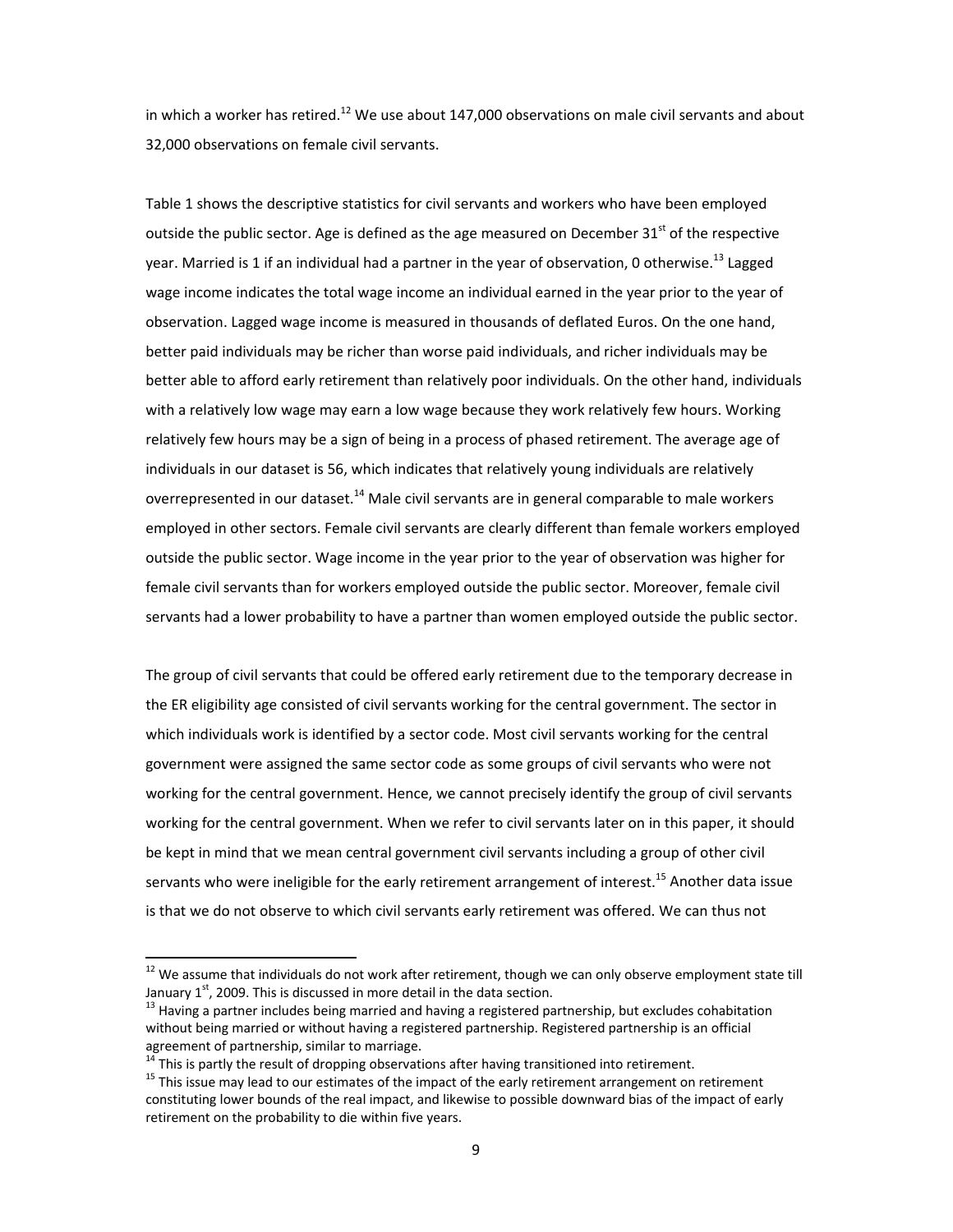observe whether an eligible civil servant rejected the early retirement offer or whether a civil servant with characteristics of an eligible civil servant did not retire early because he or she was not offered the early retirement arrangement. Thus, the "treatment" group we observe in our data is somewhat wider than the "true" treatment group. We also do not know whether there was selection in offering the early retirement arrangement to some specific groups only, e.g. to workers who were relatively less productive or were relatively often ill. If there would have been selection, this could bias or results or could at least force us to reinterpret our results. The final data issue is about the absence of data on whether individuals receive retirement benefits. As we do not know whether an individual receives retirement benefits, we do not know whether an individual actually retired early. We deal with this problem by defining retirement as having quit a job and not having started working again before January  $1<sup>st</sup>$ , 2009.

Figures 1a and 1b show that the probability that male and female civil servants die within five years increases across age for several birth year cohorts. There are birth year cohorts that follow different patterns as well. Civil servants who were born relatively long ago have in general a higher probability to die within five years than civil servants with the same age who were born relatively recently. The observed patterns are not smooth and do not show consistent patterns for all birth year cohorts.<sup>16</sup> We consult mortality data on the whole Dutch population from Statistics Netherlands to get a better view on mortality patterns across age and birth year cohorts. Figures 2a and 2b show that the probability to die within five years for the whole Dutch population increases smoothly across age and decreases smoothly across birth year cohorts.<sup>17</sup> Observed probabilities are higher than those observed for civil servants. This is intuitive, as individuals employed as a civil servant may have a relatively modest probability to die within five years compared to, for instance, individuals who do not work. The probability to die within five years is higher for men than for women. The increase in the probability to die within five years across age is higher for men than for women as well.

### **5. Methodology**

We employ an instrumental variable approach to estimate the impact of early retirement on the probability to die within five years. We instrument retirement status by dummies for the ages for which civil servants are eligible for the early retirement arrangement interacted with a dummy for the year of the policy change and a dummy for being a civil servant. We estimate a model using a difference‐in‐difference specification for civil servants and a model using a difference‐in‐difference‐

 $^{16}$  This is in combination with the probabilities to die within five years being low.

<sup>&</sup>lt;sup>17</sup> The cohort of individuals born in 1945 shows a slightly deviating pattern for the ages 53‐57.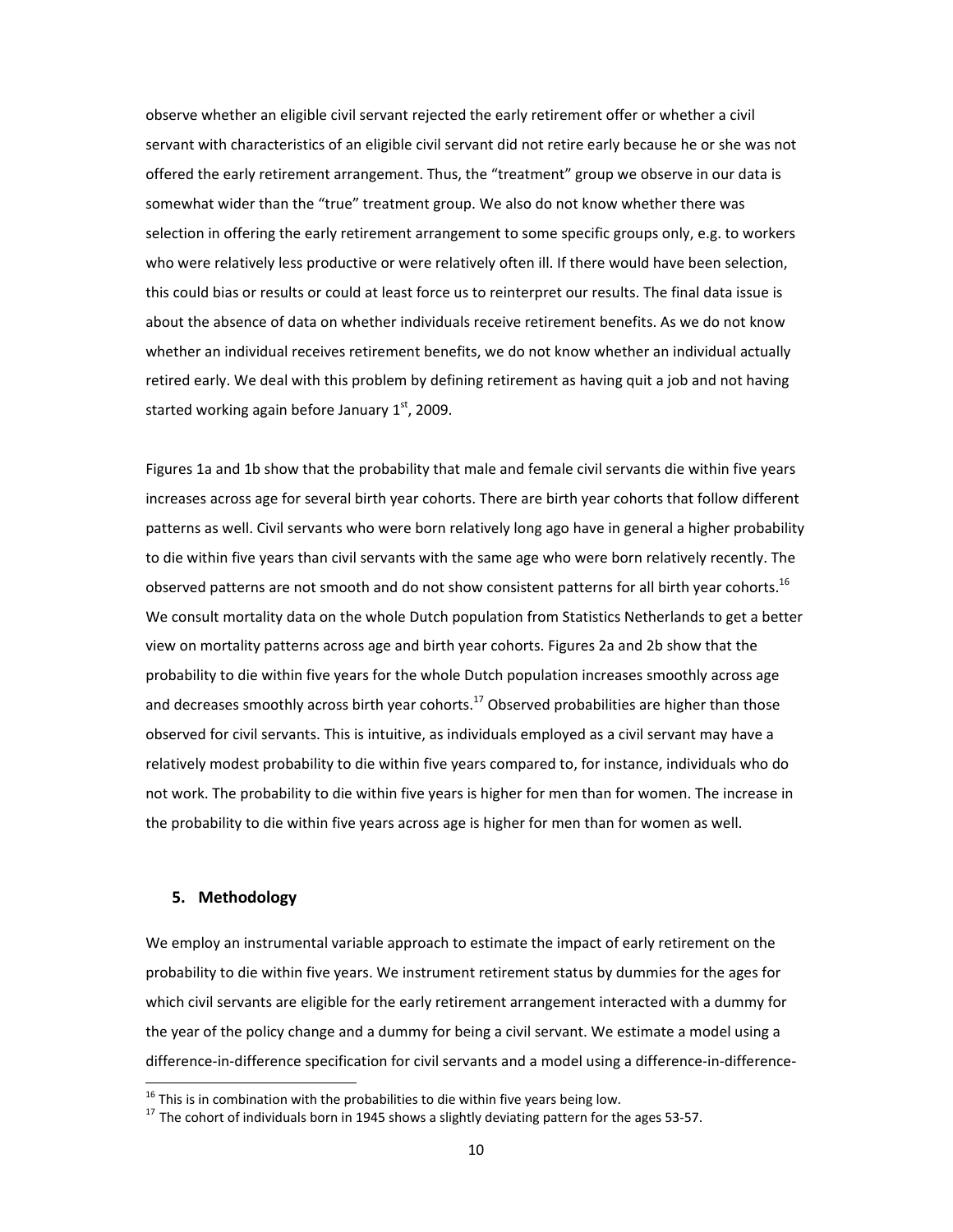in‐difference specification for civil servants and workers employed outside the public sector. In the model using the difference‐in‐difference specification, the source of exogenous variation in retirement status is the age in 2005. In the model using the difference‐in‐difference‐in‐difference specification, being or not being a civil servant in 2005 is the additional source of exogenous variation.<sup>18</sup> We use civil servants aged 53 or 54 in 2005 as the control group and civil servants aged 55-60 in 2005 as the treatment group. <sup>19</sup> Our models control for individual fixed effects. As men and women have different retirement patterns and remaining life expectancies, we estimate our model for men and women separately. The treatment effect we estimate is the Local Average Treatment Effect (LATE), i.e. the effect of early retirement on the probability to die within five years for those who are induced to retire early by variation in the instruments.

#### *5.1 Instrument validity*

The instrument we use is valid if two conditions are satisfied. First, the instrument has an impact on the probability that individuals receive the treatment. Second, the instrument does not correlate with unobserved factors having an impact on the outcome. The instruments we use are dummies for eligibility for retirement benefits due to the temporary decrease in the ER eligibility age for civil servants in 2005.

Figures 3a and 3b show retirement rates for male and female civil servants. Retirement rates for civil servants aged 58‐60 were substantially higher in 2005 than in other years. Retirement rates for civil servants aged 56‐57 and female civil servants aged 55 were higher in 2005 than in other years as well. Retirement rates for civil servants aged 53 and 54 were similar in 2005 as in other years. This suggests that the early retirement arrangement for civil servants induced civil servants to retire early.<sup>20</sup>

Figures 4a and 4b show that retirement rates for workers aged 55‐60 employed outside the public sector were not higher in 2005 than in other years. The difference in retirement rates for civil

 $18$  Being or not being a civil servant is exogenous here, because being a civil servant in our dataset requires having been a civil servant for the past ten years and not being a civil servant in our dataset requires having worked outside the public sector for the past ten years.<br><sup>19</sup> As we estimate a fixed effects model, observations on individuals that we observe for only one year are not

used. As civil servants aged 53 in 2005 are observed for only one year, observations on these civil servants are not used. This implies that our control group consists of civil servants aged 54 in 2005.<br><sup>20</sup> There were several other pension related policy changes around the period under review. These policy

changes and their possible effects on retirement rates are discussed in the Appendix.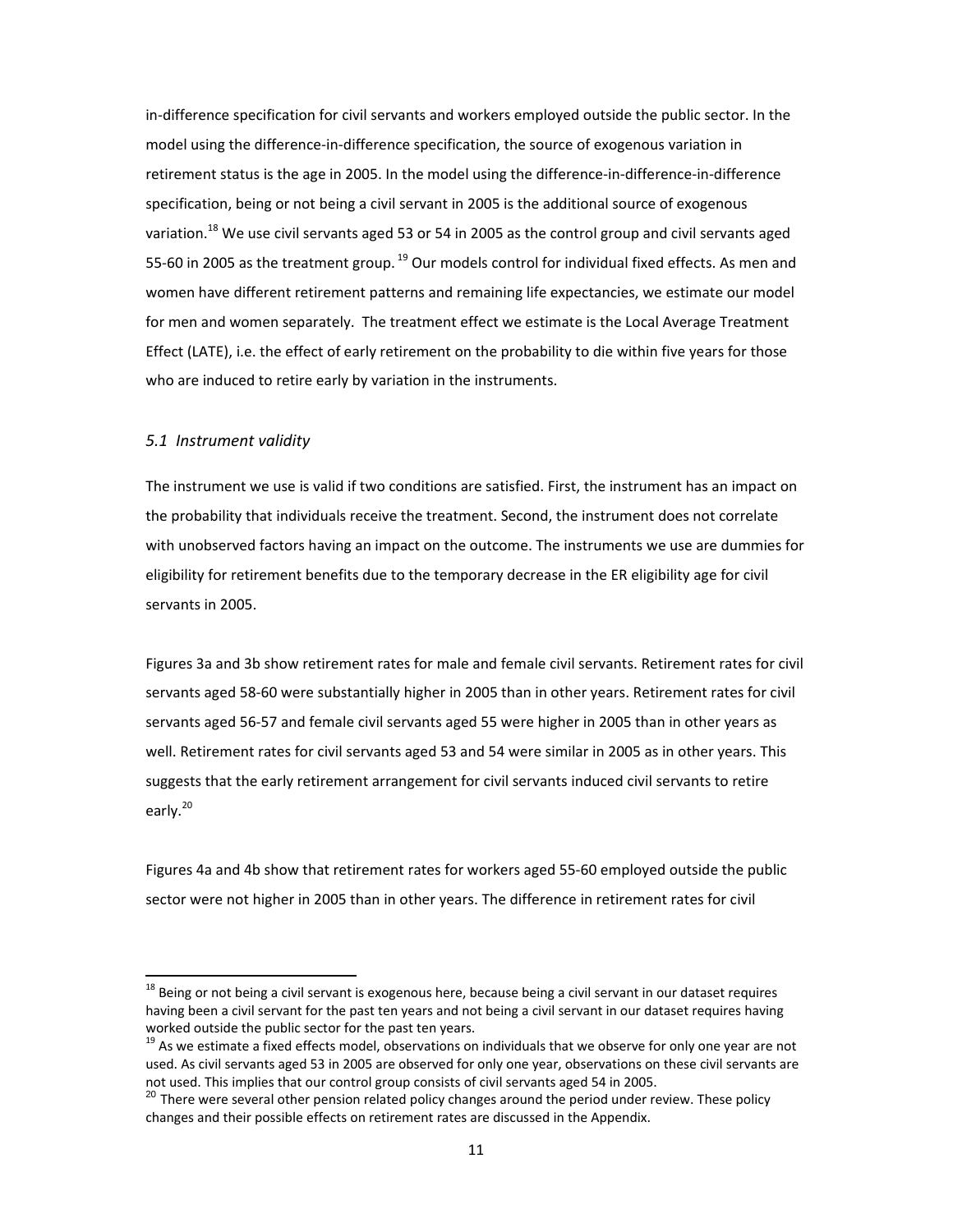servants aged 55‐60 between 2005 and other years is thus not caused by factors that shifted retirement rates of the entire work force in 2005. Our instruments are thus relevant.

We do not have reasons to expect that the introduction of the early retirement arrangement had a direct impact on the probability to die within five years. To our knowledge, there were no events in 2005 or in the five years after that shocked the probability to die within five years for civil servants aged 55‐60 in 2005 particularly, other than the reform we study. We also do not have reasons to expect that our instruments are correlated with unobserved factors that influenced the probability to die within five years. Unobserved factors that are expected to have influenced the probability to die within five years may include the unobserved level of health, health-related behavior.<sup>21</sup> the number of hours worked and associated stress levels. If retirement induced by the early retirement arrangement was anticipated, the number of hours worked and health‐related behavior may have been correlated with the introduction of the early retirement arrangement. However, the introduction of the early retirement was only announced in April 2004 and employers decided only later in 2004 whether they would offer a civil servant the early retirement arrangement. As civil servants were only informed late 2004 whether they were offered the early retirement arrangement, we do not expect anticipation of early retirement to be an issue.

#### *5.2 Model specification*

We estimate the LATE using a two-stage-least-squares fixed effects instrumental variable model. <sup>22</sup> In the first stage, retirement status is estimated and in the second stage, the impact of predicted retirement on the probability to die within five years is estimated. Our instrumental variable model has as advantage that it controls for time‐invariant unobserved heterogeneity and allows the individual fixed effects to be correlated with observed characteristics. A disadvantage of the instrumental variable model is that it is parametric, which imposes a risk of misspecification. We use a difference-in-difference specification for our model and estimate it for civil servants only. We control for year effects and for differences in the probability to die within five years and the probability to retire across age. The first stage of the difference-in-difference variant of our model is specified as follows:

$$
(1) \qquad R_{it} = e_0 + \sum_{j=1999}^{j=2004} b_j D_{jt} + \sum_{k=2}^{k=3} c_k A_{kit} + \sum_{l=55}^{l=60} d_{05,l} D_{05,t} E_{lit} + g M_{it} + h'_{it-1} \vartheta + e_i + v_{it}
$$

 $^{21}$  Including getting diagnosed and treated.

 $^{22}$  The number of compliers, i.e. the civil servants that are induced to retire in 2005 due to the early retirement arrangement, is too small to allow estimation of the LATE by age.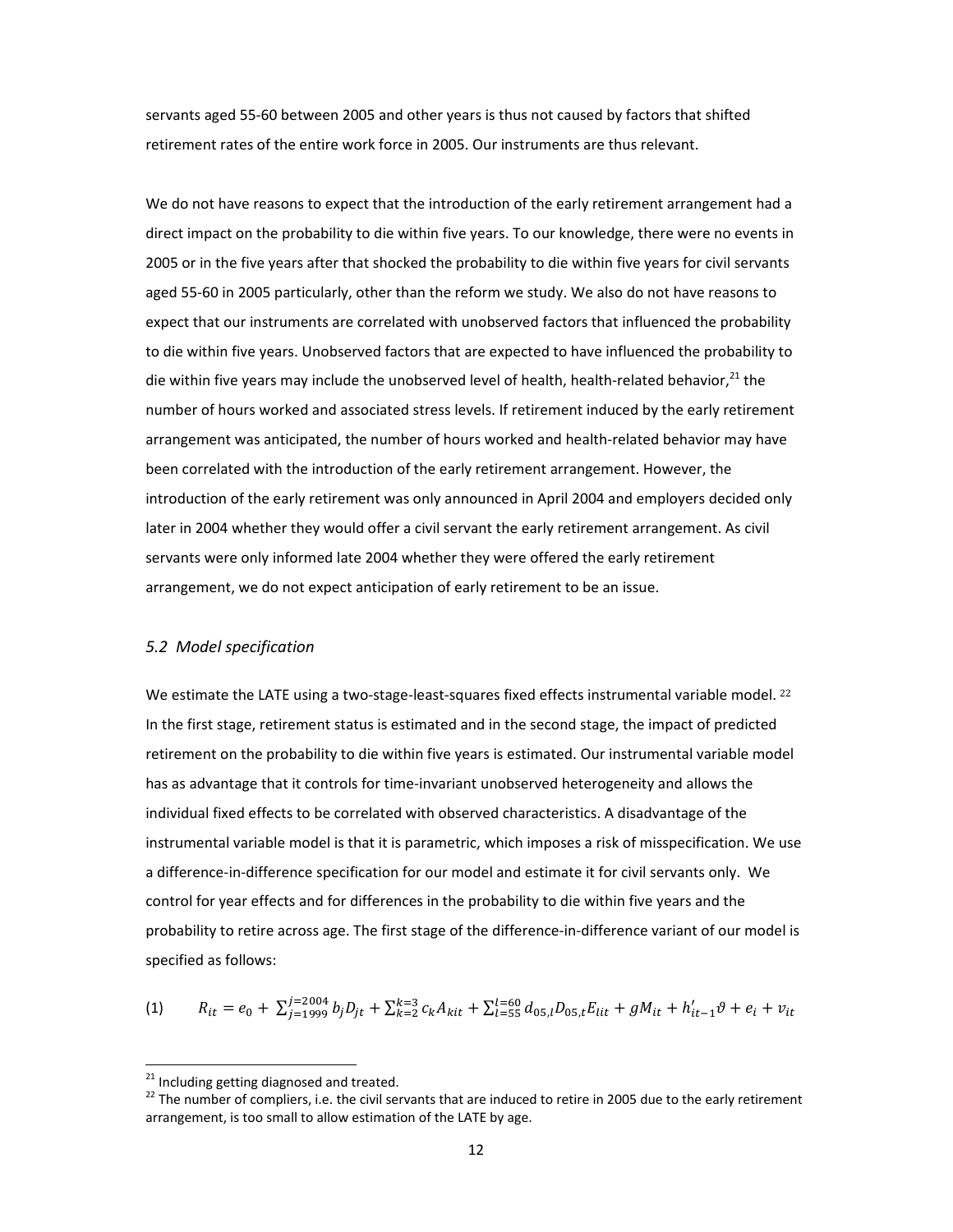where  $R_{it}$  is a dummy that is 1 if individual i is aged 55 or older in year t and individual i retired in year t.  $R_{it}$  is 0 otherwise.  $D_{jt}$  is a year dummy that is 1 in year j and 0 otherwise.  $A_{kit}$  denotes a kth order age polynomial.  $E_{lit}$  is an age dummy that is 1 if individual i reaches age l in year t and 0 otherwise.  $M_{it}$  is a dummy that is 1 if individual i has a partner in year t and 0 otherwise.  $h_{it-1}$ includes lagged wage income.  $e_i$  is an individual fixed effect.  $v_{it}$  is an error term.  $e_i$  is allowed to be correlated with all covariates.

The second stage is specified as follows:

(2) 
$$
Y_{it} = \alpha_0 + \sum_{j=1999}^{j=2004} \gamma_j D_{jt} + \sum_{k=2}^{k=3} \delta_k A_{kit} + \beta M_{it} + h'_{it-1} \varphi + \omega \hat{R}_{it} + \alpha_i + u_{it}
$$

where  $Y_{it}$  is a dummy that is 1 if an individual dies within five years and 0 otherwise.  $\omega$  indicates the LATE.  $a_i$  is allowed to be correlated with all covariates.  $a_i$  and  $e_i$  are also allowed to be correlated.  $u_{it}$  and  $v_{it}$  are allowed to be correlated as well. Since we only use several covariates in our model, the individual fixed effects are expected to be important in explaining retirement status and the probability to die within five years.

We also estimate the LATE using a difference‐in‐difference‐in‐difference specification for data on civil servants and workers employed outside the public sector. We do so, because the retirement and mortality patterns of workers employed outside the public sector are smoother than those for civil servants. This is due to the relatively modest number of observations for civil servants. The first stage of the instrumental variable model for the entire workforce is specified as follows:

(3) 
$$
R_{it} = e_0 + \sum_{j=1999}^{j=2004} b_j D_{jt} + \sum_{k=2}^{k=3} c_k A_{kit} + \sum_{l=55}^{l=60} d_{05,l} D_{05,t} E_{lit} + \sum_{j=1999}^{j=2004} b_{jc} D_{jt} C_{it} + h_{05nc} D_{05,it} N C_{it} + \sum_{k=2}^{k=3} c_{kc} A_{kit} C_{it} + \sum_{l=55}^{l=60} d_{05c,l} D_{05,t} E_{lit} C_{it} + g M_{it} + h'_{it-1} \vartheta + e_i + v_{it}
$$

where  $C_{it}$  is a dummy that is 1 if an individual is a civil servant and 0 otherwise.  $NC_{it}$  is a dummy that is 1 if an individual works outside the public sector and 0 otherwise. The difference between (3) and (1) is the inclusion of the interactions between age polynomials and the dummy for being a civil servant, the interactions between year dummies and the dummy for being a civil servant and the interaction between the dummy for 2005 and the dummy for not being a civil servant. Moreover, the instruments in (1), i.e. the interactions between the dummy for 2005 and the age dummies, are interacted with the dummy for being a civil servant in (3). As the difference‐in‐difference specification does, the difference‐in‐difference‐in‐difference specification controls for non‐linear age effects and year fixed effects. In addition, the difference‐in‐difference‐in‐difference specification controls for differences in non‐linear age effects and year fixed effects between civil servants and workers employed outside the public sector.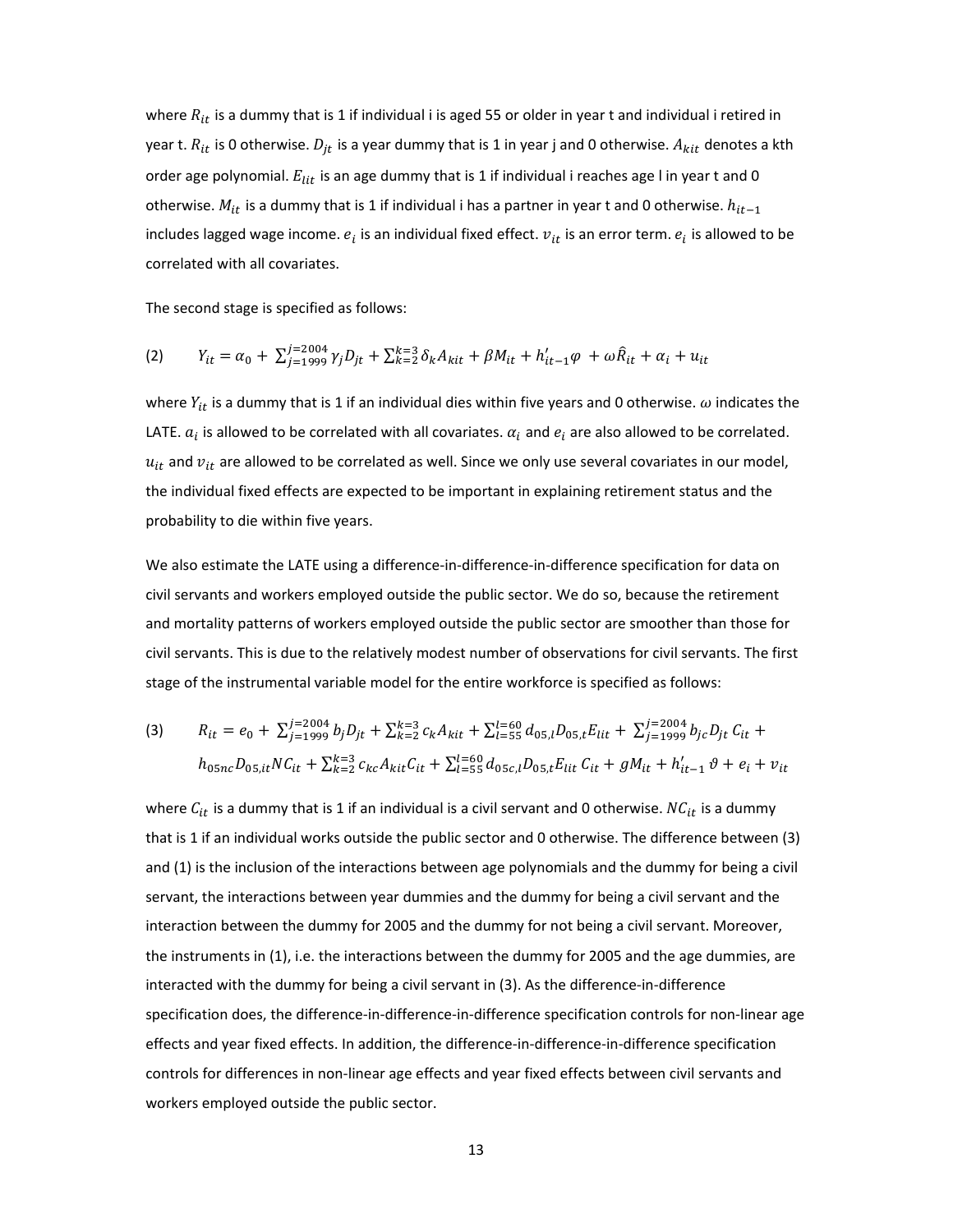The second stage of the instrumental variable model for the entire work force is specified as follows:

(4) 
$$
Y_{it} = \alpha_0 + \sum_{j=1999}^{j=2004} \gamma_j D_{jt} + \sum_{k=2}^{k=3} \delta_k A_{kit} + \sum_{j=1999}^{j=2004} \gamma_{jc} D_{jt} C_{it} + \sum_{k=2}^{k=3} \delta_{kc} A_{kit} C_{it} + \kappa_{05nc} D_{05,t} N C_{it} + \beta M_{it} + h'_{it-1} \varphi + \omega \hat{R}_{it} + \alpha_i + u_{it}
$$

The differences between (4) and (2) are essentially the same as those between (3) and (1).

The validity of the difference‐in‐difference‐in‐difference approach depends on the justification of the common trend assumption. The common trend assumption implies that the probability to die within five years and the probability to retire for civil servants follow trends similar to those of workers employed outside the public sector. Figures 5a and 5b show that the probabilities to die within five years for workers employed outside the public sector follow similar patterns as those for civil servants for only several birth year cohorts. We have discussed above that retirement rates of civil servants aged 59 or younger follow similar patterns as those of workers employed outside the public sector. As the patterns for the probability to die within five years across age for civil servants differ from those for workers employed in other sectors, the common support assumption is violated. Nevertheless, the approach is valuable, as it provides estimates based on imposing a rather smooth probability to die within five years across age patterns on civil servants.

#### **6. Results**

We instrument retirement status because of the assumed endogeneity of retirement status to health. Tables 2 and 3 show the fixed effects difference-in-difference and difference-in-difference-indifference estimates for when retirement is not instrumented, i.e. the estimates for (2) and (4) with retirement status  $R_{it}$  instead of predicted retirement status  $\hat{R}_{it}$ . The coefficient estimates on retirement are positive and significant at the five percent significance level for men. The difference‐ in-difference-in-difference coefficient estimate for women is positive and significant as well. The difference‐in‐difference coefficient estimate for women is not significant. For men, retirement is associated with a 0.7 percentage point, or 14 percent, higher probability to die within five years according to the difference‐in‐difference approach. The difference‐in‐difference‐in‐difference estimate for men and women are 0.4 percentage point, or 8 percent, and 0.1 percentage point, or 6 percent respectively. If retirement status would not be endogenous to health, we would expect the coefficient estimate on retirement status in the uninstrumented fixed effects model to be similar to that in the instrumental variable model.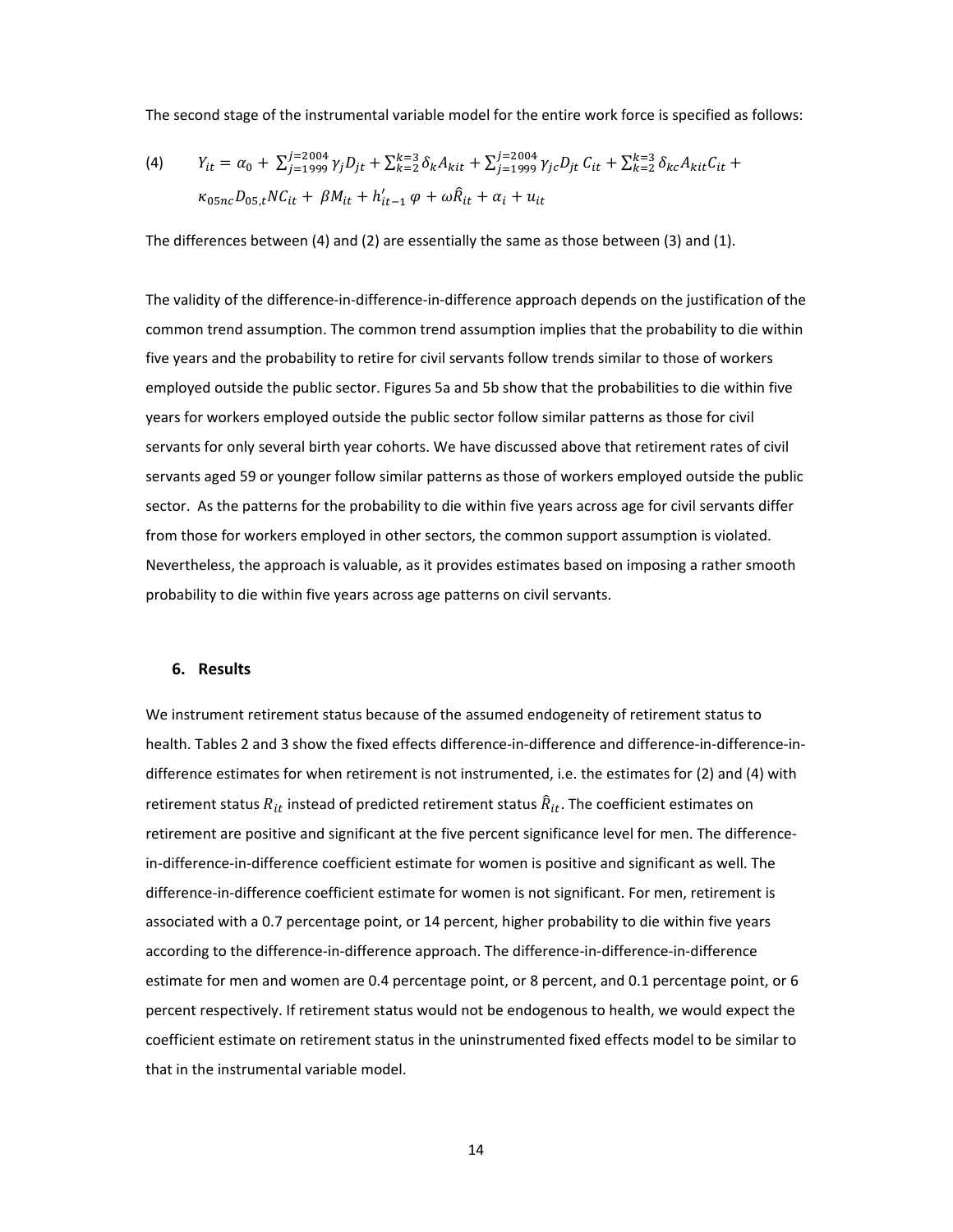#### *6.1 Instrumental variable estimates*

Table 4 shows the difference-in-difference instrumental variable estimates.<sup>23</sup> The estimates show that retirement induced by the early retirement arrangement decreased the probability to die within five years by 2.5 percentage points, or 42.1 percent, for men. This percentage effect, which is significant at the ten percent significance level, is of a similar size as the effect found by Kuhn et al. (2010). The LATE for women is not significant at the ten percent significance level. Table 5 shows that the difference‐in‐difference‐in‐difference instrumental variable estimates are very similar to the difference‐in‐difference instrumental variables estimates.

The F statistics for the first stage estimation for men and women show that our instruments are relevant at the one percent significance level. The introduction of the early retirement arrangement did induce eligible civil servants to retire. The J statistics for exogeneity of our instruments show that the null hypothesis that our instruments are exogenous cannot be rejected at the five percent significance level for men. However, the instruments suffer from endogeneity for women. We can thus not interpret the LATE estimate for women as a causal effect.

#### *6.2 Causes of death*

To get more insight into the mechanism through which early retirement affects mortality, we estimate the instrumental variable models in (1)‐ (2) and (3)‐(4) using a dummy for dying within five years due to a specific cause of death as a dependent variable. The causes of death for which we estimate our models are grouped according to the  $10<sup>th</sup>$  Revision of the International Statistical Classification of Diseases and Related Health Problems (ICD, 2010). The ICD is a health care classification system by the World Health Organization (WHO). The ICD provides diagnostic codes for classifying diseases. The diseases are grouped into 22 categories, so called chapters. We estimate the causes of death for the chapters, or, in case of the frequent causes of death cancer and diseases of the circulatory system, subchapters, so called blocks. Chapters counting less than ten observations on fatalities are merged in the category "Other diseases". Tables 6 and 7 show that early retirement has a negative LATE of 0.5 percentage point or 8.4 percent on the probability to die within five years due to stroke (cerebrovascular diseases). This LATE is significant at the one percent significance level. This LATE implies that 11 individuals do not die within five years because individuals that were induced to retire by the early retirement arrangement. The LATEs of early retirement on the probability to die within five years due to liver diseases (diseases of the digestive

<sup>&</sup>lt;sup>23</sup> The probability to die within five years is negative in lagged wage income, positive in lagged health and positive in age.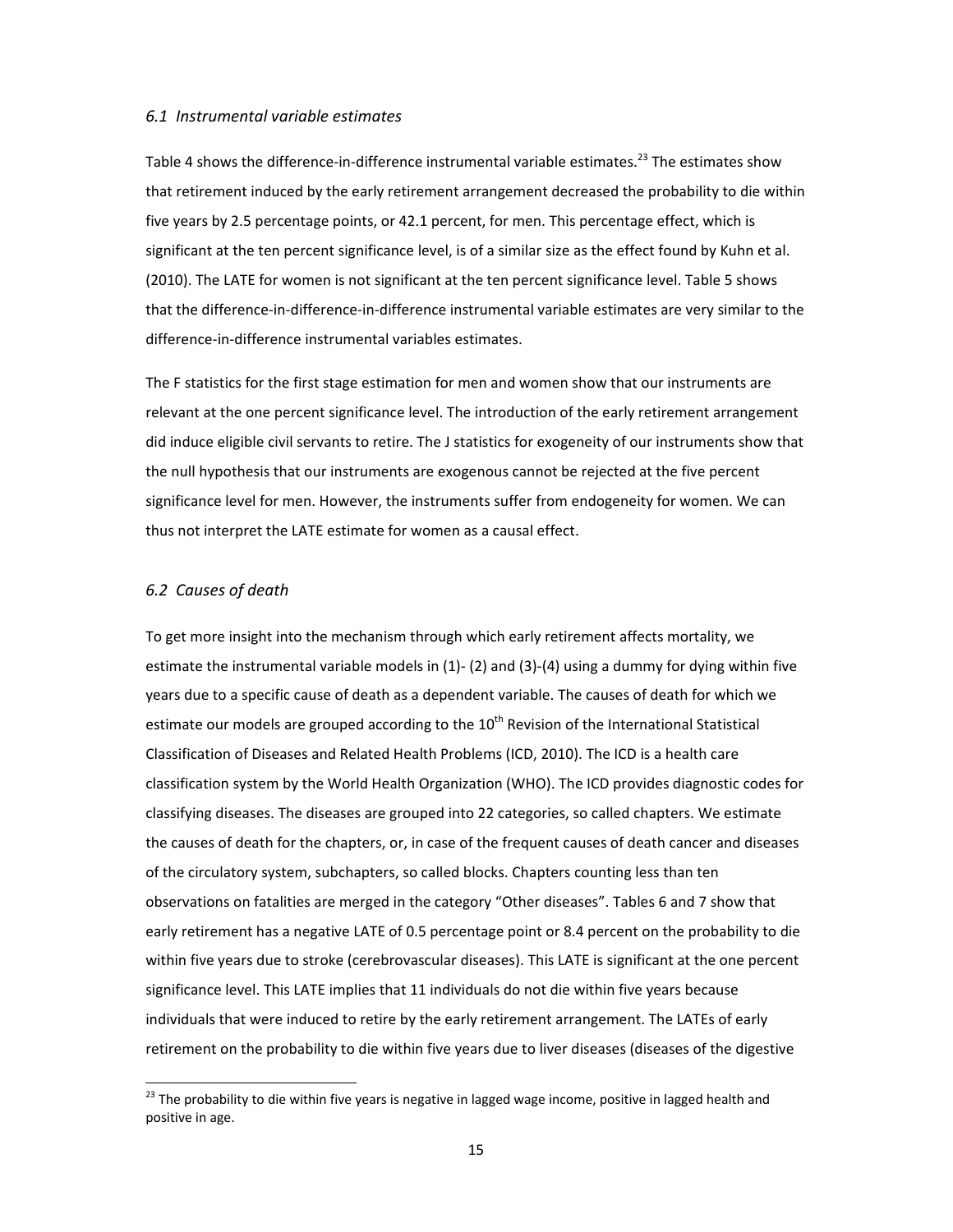system) and accidents (external causes of morbidity and mortality) are negative and significant as well, respectively at the one percent and ten percent significance level. The LATEs of early retirement on the probability to die within five years due to liver diseases is 0.7 percentage point or 11.8 percent, implying a reduction in the number of fatalities of 16 individuals. The LATE of early retirement on the probability to die within five years due to accidents is 0.4 percentage point or 6.7 percent. This LATE implies a reduction in the number of fatalities within five years of 6.

Stroke as a cause of death is interesting in the context of this paper, since life style can have a significant impact on the probability of dying from stroke. Hypertension, diabetes, obesity, alcohol use, smoking and lack of physical exercise are among the modifiable risk factors for stroke.<sup>24</sup> Hypertension is the most important modifiable risk factor for stroke. Risk factors for hypertension include obesity, smoking, alcohol consumption and lack of physical exercise (Appel et al., 2006, Begg et al., 2006), so obesity and smoking pose a direct and indirect threat for contracting stroke. Stress may result in hypertension as well (Nunes, 2003). Accidents as a cause of death are interesting as well, since accidents may occur during work or when travelling between home and the work place. Unfortunately, we cannot observe whether accidents occur during work.

#### *6.3 Robustness checks*

We included the second and third order age polynomial in our instrumental variable model. We also estimate the difference‐in‐difference instrumental variable model if only the second order age polynomial is included and if the fourth order age polynomial is added to the model. Table 8 shows that the LATE estimates for the alternative models are similar to the LATE estimate for the model we use. Similarly, we estimate the difference‐in‐difference‐in‐difference instrumental variable model in case the third order age polynomial and its interaction with the dummy for being a civil servant are excluded from the model. We also estimate the difference‐in‐difference‐in‐difference instrumental variable model if the fourth order age polynomial and its interaction with the dummy for being a civil servant are included in the model. Table 9 shows that the difference‐in‐difference‐in‐difference model specification is robust for age adding and subtracting an age polynomial.

Table 10 shows that our results do not change much if we only consider individuals who are married. Table 11 shows that our results are robust for including individuals aged 52 in our dataset as well.

<sup>&</sup>lt;sup>24</sup> Risk factor indicates a factor that is correlated with the prevalence of a disease. There is not necessarily a causal relation between a risk factor and the prevalence of a disease.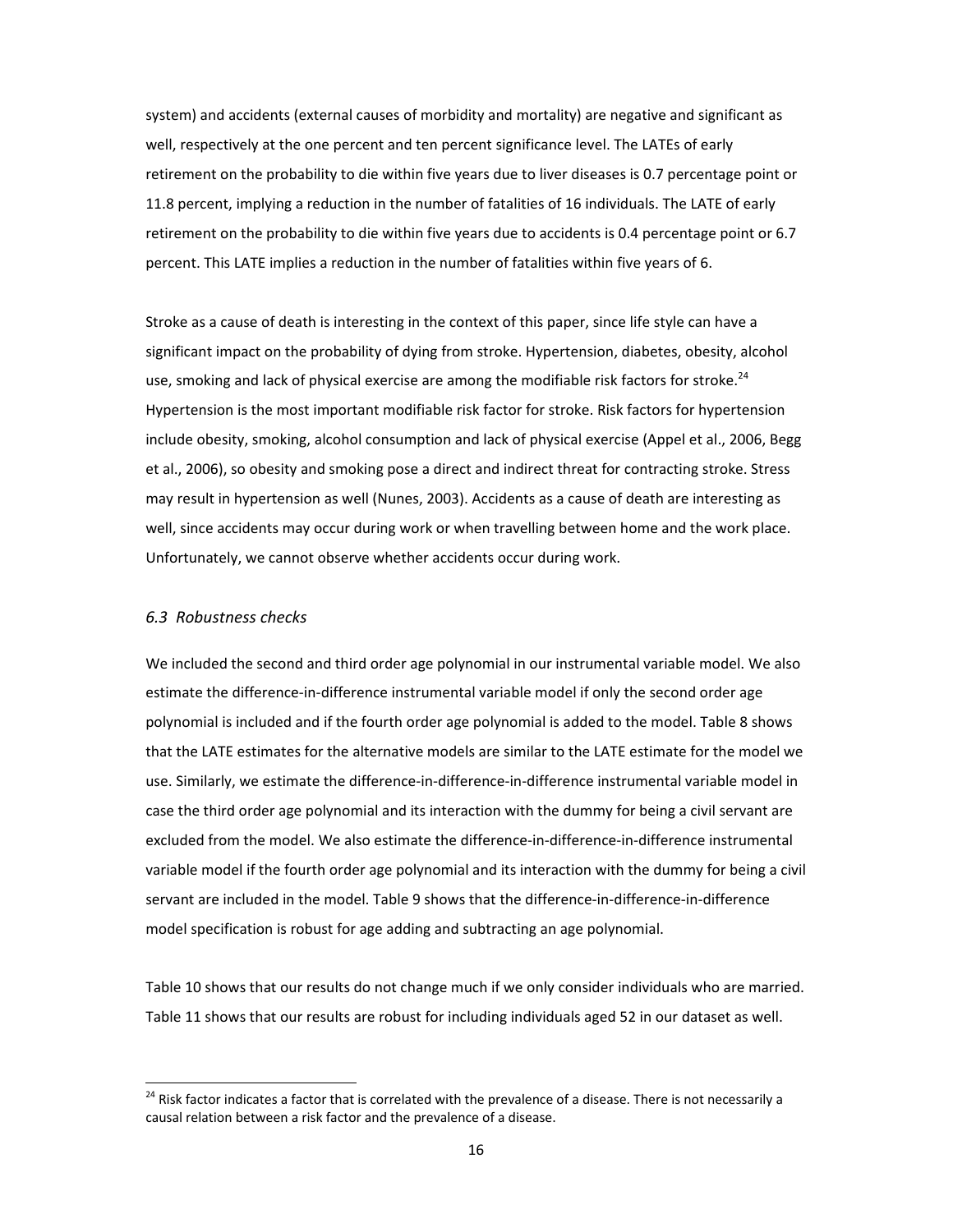We also verify how sensitive our results are for the apparent failure of the parallel trend assumption due to the jump in the retirement rate for workers employed outside the public sector at age 60. We do so by estimating the model including a dummy for age 60 and an interaction between the dummy for being aged 60 and the dummy for being a civil servant. Table 12 shows that the LATE for men is insensitive to the failure of the parallel trend assumption.

We estimated the LATE using instrumental variable models with individual fixed effects. We estimate the instrumental variable models with random effects to verify whether our individual fixed effects LATE estimates are sensitive to imposing the assumption that individual effects are uncorrelated with all covariates. We estimate the random effects instrumental variable models using the difference‐in‐difference specification as in (1) and (2), and the difference‐in‐difference‐in‐difference specification in (3) and (4). Table 13 shows that the LATE estimates for men estimated by the random effects models are insignificant and that the random effect estimates are significantly different from the fixed effects estimates at the 1 percent significance level. The difference between the LATE estimated by the instrumental variable with fixed effects and the instrumental variable model with random effects indicates that individual effects are correlated with at least some covariates. Individual effects may, for instance, be correlated with lag wage income. Individuals with a higher wage income in the previous period may have time invariant characteristics that make them more or less likely to retire or more or less likely to die within five years. As individual effects and at least some covariates are correlated, the instrumental variable model with individual fixed effects is preferred over the instrumental variable model with random effects.

We estimate the models similar to those specified in (1) and (2), and (3) and (4) using Ordinary Least Squares (OLS) estimation to show how the LATE estimates are changed when the individual effects are dropped from our fixed effects instrumental variable model.<sup>25</sup> Table 14 shows that the LATEs estimated by the OLS instrumental variable models have a similar size as the LATE estimated using the fixed effects instrumental variable models. However, the LATEs estimated by OLS are insignificant due to relatively large standard errors. The difference in standard errors between the coefficient on the treatment effect between the fixed effects instrumental variable and OLS instrumental variable model can be explained by the strong explanatory power of the individual effects.

We estimate the instrumental variable models without individual effects by probit to verify whether probit estimates differ from the OLS estimates. Table 15 shows that the LATEs estimated by probit

<sup>&</sup>lt;sup>25</sup> The difference between the models estimated here and the models specified in (1) and (2), and (3) and (4) is that the models specified in (1) and (2), and (3) and (4) include individual effects.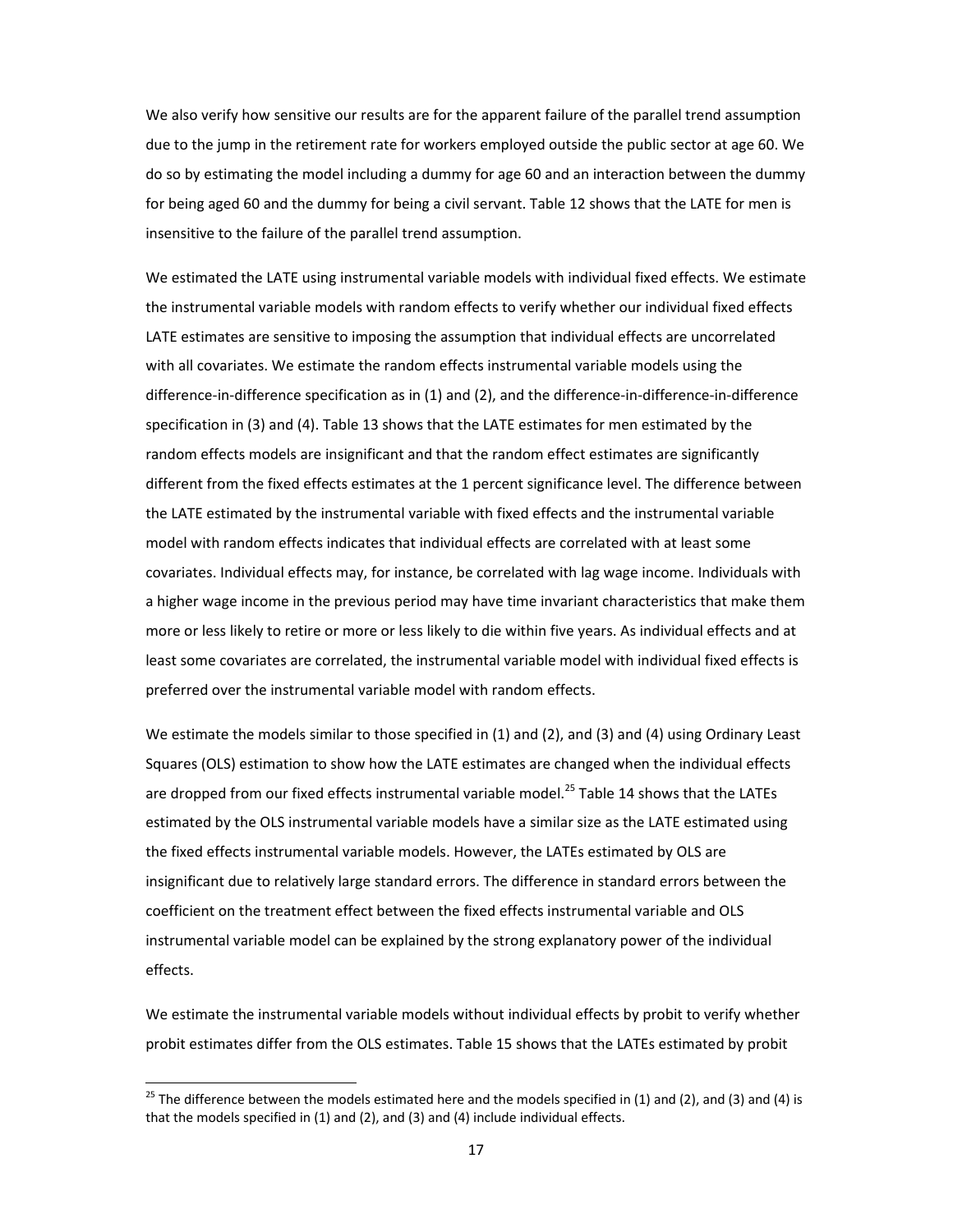estimation are small and insignificant. This may be due to the absence of individual effects in the probit model and due to probit models performing relatively poor in explaining treatment effects for probabilities that are in the tail of the distribution.

#### **7. Conclusion**

We have studied the impact of early retirement on mortality. We have found that retirement induced by a temporary decrease in the ER eligibility age for civil servants in the Netherlands significantly decreased the probability to die within five years for men by 42.1 percent.

The impact of early retirement on mortality is sizable, indicating that civil servants' probability to survive is sensitive to early retirement. In terms of the Grossman model, the negative impact of early retirement through health on mortality could be explained by a decrease in costs to invest in health after retirement. The decrease in costs of investment in health may induce retirees to invest more in health, reducing their probability to die within five years. An alternative explanation would be that working brings about stress. After retirement, individuals' body and mind are possibly discharged, reducing the probability to die within five years. As men were working more hours than women, work may have been more stressful and demanding for men than for women, discharging men from a heavier weight at retirement than women. In turn, retirement may have had a negative and significant impact on the probability to die within five years for men.

Our main results are that early retirement induced by the decrease in the ER eligibility age had a negative impact on mortality. Our results have policy implications in the short and long run. In the short run, in times of crisis, companies may consider reducing their work force by offering early retirement to workers. Retirement of the work force imposes a cost to pension funds in the form of retirement benefits that are paid. The cost faced by pension funds depend amongst others on retirees' age at which payment of retirement benefits end, or, retirees' age of death. The negative impact of early retirement on mortality increases the longevity risk born by pension funds. Pension funds need to be aware of this and take measures that enhance their sustainability if necessary. In the long run, the ER eligibility age increases. Our results have policy implications in the long run if we assume that the impact of an increase in the ER eligibility age on mortality is the equivalent of the reverse of the impact of a decrease in the ER eligibility age on mortality, which is a very strong assumption. An increase in the ER eligibility age would have a positive impact on mortality and thus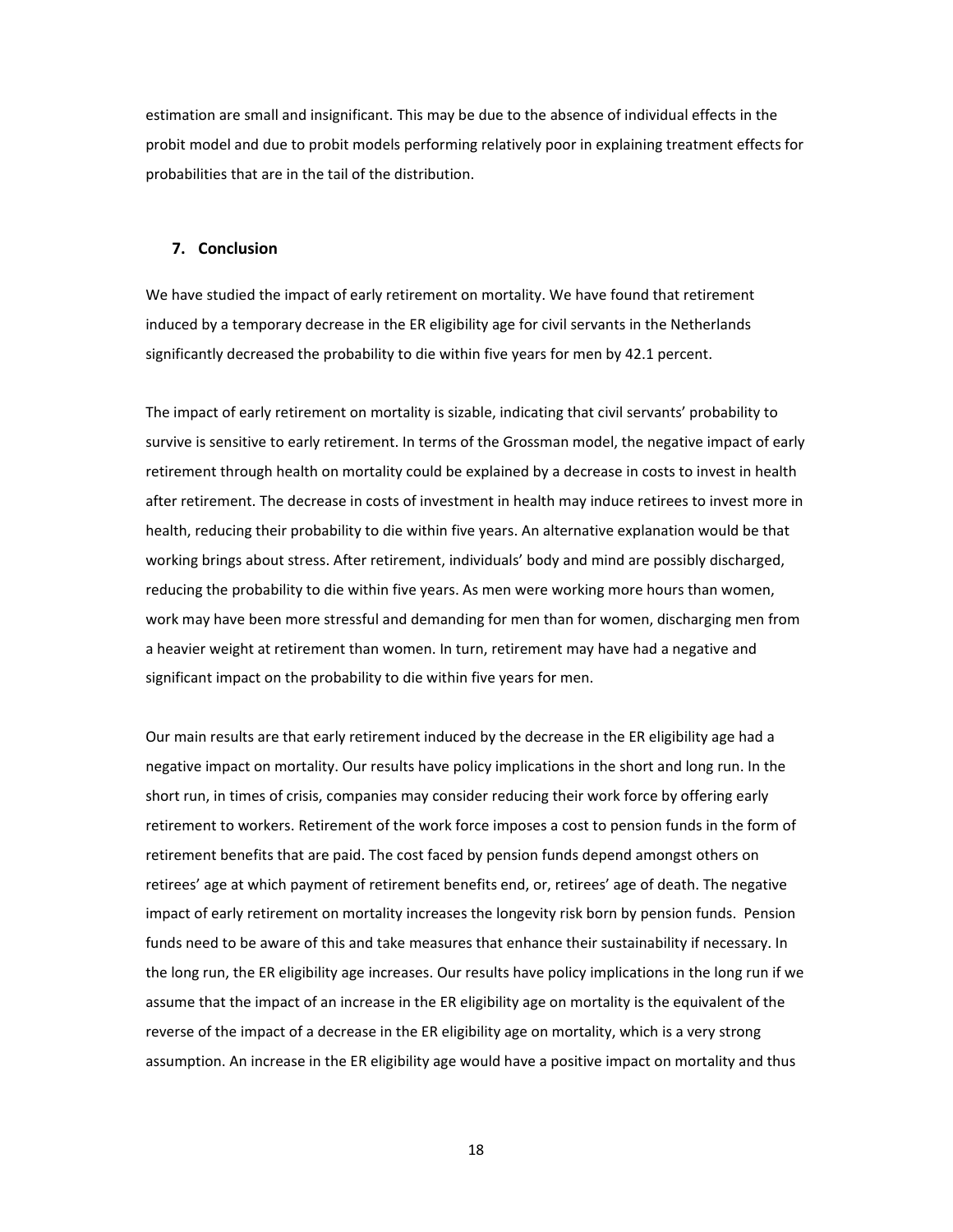a negative impact on the longevity risk born by pension funds. This may allow pension funds to make their pension arrangements more generous.

### References

Appel, L.J., M.W. Brands, S.R. Daniels, P.J. Elmer, N. Karanja and F.M. Sacks (2006), "Dietary approaches to prevent and treat hypertension: a scientific statement from the American Heart Association", Hypertension 47: 296‐308

Bazolli, G.J. (1985), "The early retirement decision: new empirical evidence on the influence of health", The Journal of Human Resources 20: 214‐234

Begg, S., C. Mathers and T. Truelsen (2006), "The global burden of cerebrovascular disease", World Health Organization (WHO) report

Behncke, S. (2012), "Does retirement trigger ill health?", Health Economics 21: 282-300

Boaz, R.F. and C.F. Muller (1989), "Does Having More Time after Retirement Change the Demand for Physician Services?", Medical Care 27: 1‐15

Bound, J. and T. Waidmann (2007), "Estimating the health effects of retirement", University of Michigan, Retirement Research Center, Working Paper 2007‐168

Bovenberg, A.L. and L. Meijdam (2001) 'The Dutch Pension System', in: A.H. Börsch‐Supan and M. Miegel (eds.) Pension Reform in Six Countries, Berlin: Springer

Brown, R.L. and J. McDaid (2003), "Factors affecting retirement mortality", North American Actuarial Journal 7: 24‐43

Charles, K.K. (2004), "Is Retirement depressing? Labor force inactivity and psychological well‐being in later life", Research in Labor Economics 23: 269‐299

Coe, N.B. and M. Lindeboom (2008), "Does retirement kill you? Evidence from early retirement windows", Institute for the Study of Labor (IZA) Discussion Paper 3817

Coe, N.B. and G. Zamaro (2011), "Retirement effects on health in Europe", Journal of Health Economics 30: 77‐86

Dave, D., I. Rashad, and J. Spasojevic (2006), "The effects of retirement on physical and mental health outcomes", National Bureau of Economic Research (NBER) Working Paper 12123

Dwyer, D.S. and O.S. Mitchell (1999), "Health problems as determinants of retirement: Are self‐rated measures endogenous?", Journal of Health Economics 18: 173‐193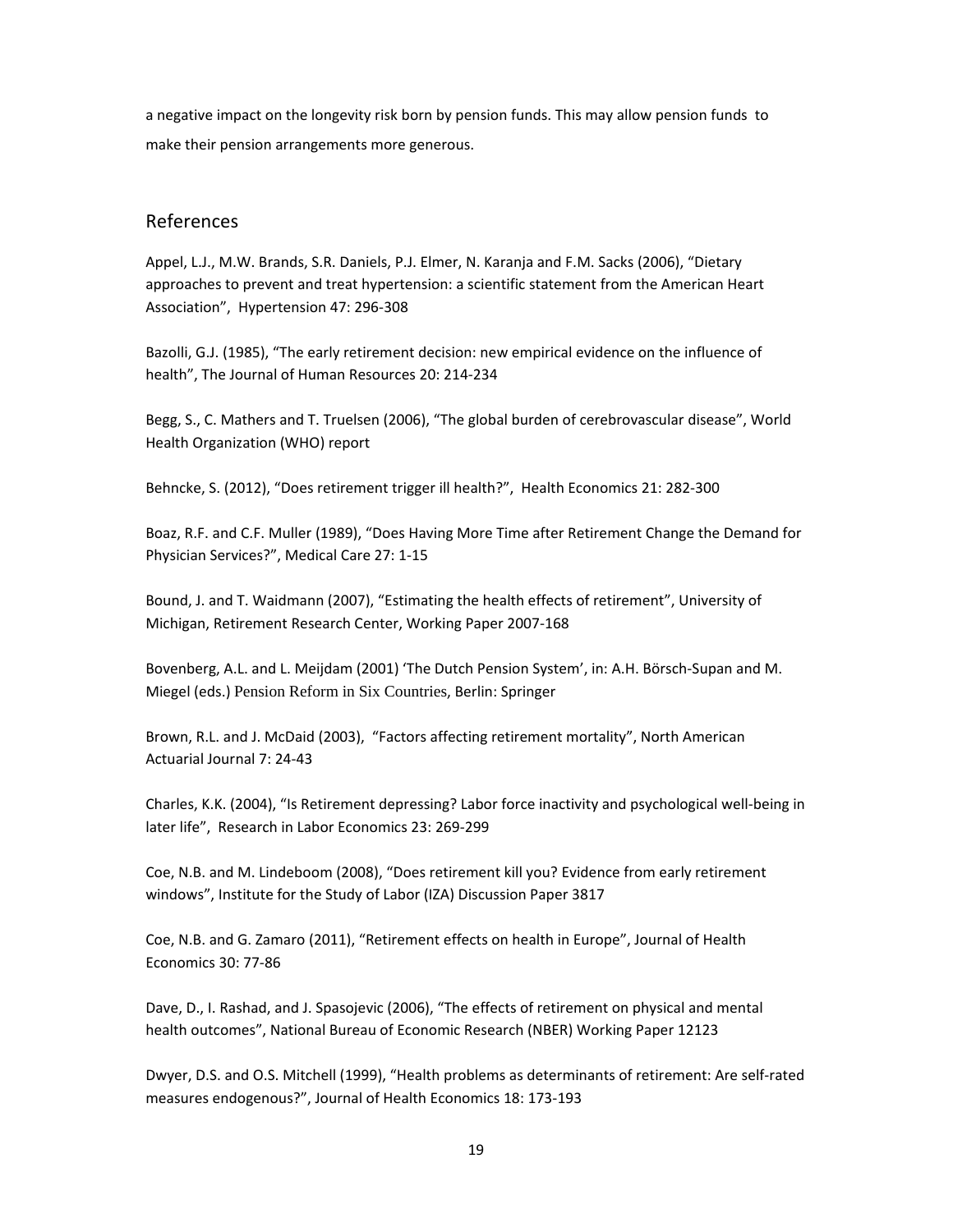Grossman, M. (1972), "On the concept of health capital and the demand for health", Journal of Political Economy 80*:* 223‐255

Hemingway, H., M. Marmot, P. Martikainen and G. Mein (2003), "Is retirement good or bad for mental and physical health functioning? Whitehall II longitudinal study of civil servants", Journal of Epidemiology and Community Health 57: 46‐49

International Statistical Classification of Diseases and Related Health Problems 10<sup>th</sup> Revision (2010), World Health Organization (WHO)

Kaplan, M.S. and A. Nunes (2003), "The psychosocial determinants of hypertension", Nutrition Metabolism and Cardiovascular diseases 13: 52‐59

Kerkhofs, M. and M. Lindeboom (2009), "Health and work of the elderly: subjective health measures, reporting errors and endogeneity in the relationship between health and work", Journal of Applied Econometrics 24: 1024‐1046

Kuhn, A., J.P. Wuellrich and J. Zweimueller (2010), "Fatal attraction? Access to early retirement and mortality", Institute for the Study of Labor (IZA) Discussion Paper 5160

Midanik L.T., L.J. Ransom, K. Soghikian and I.S. Tekawa (1995), "The effect of retirement on mental health and health behaviors: the Kaiser Permanente Retirement Study", Journals of Gerontology Series B Psychological Sciences and Social Sciences 50: S59‐S61

Neuman, K. (2008), "Quit your job and get healthier? The effect of retirement on health", Journal of Labor Research 29: 177‐201

Roos, N.P. and E. Shapiro (1982), "Retired and Employed Elderly Persons: Their Utilization of Health Care Services", The Gerontologist 22: 187‐193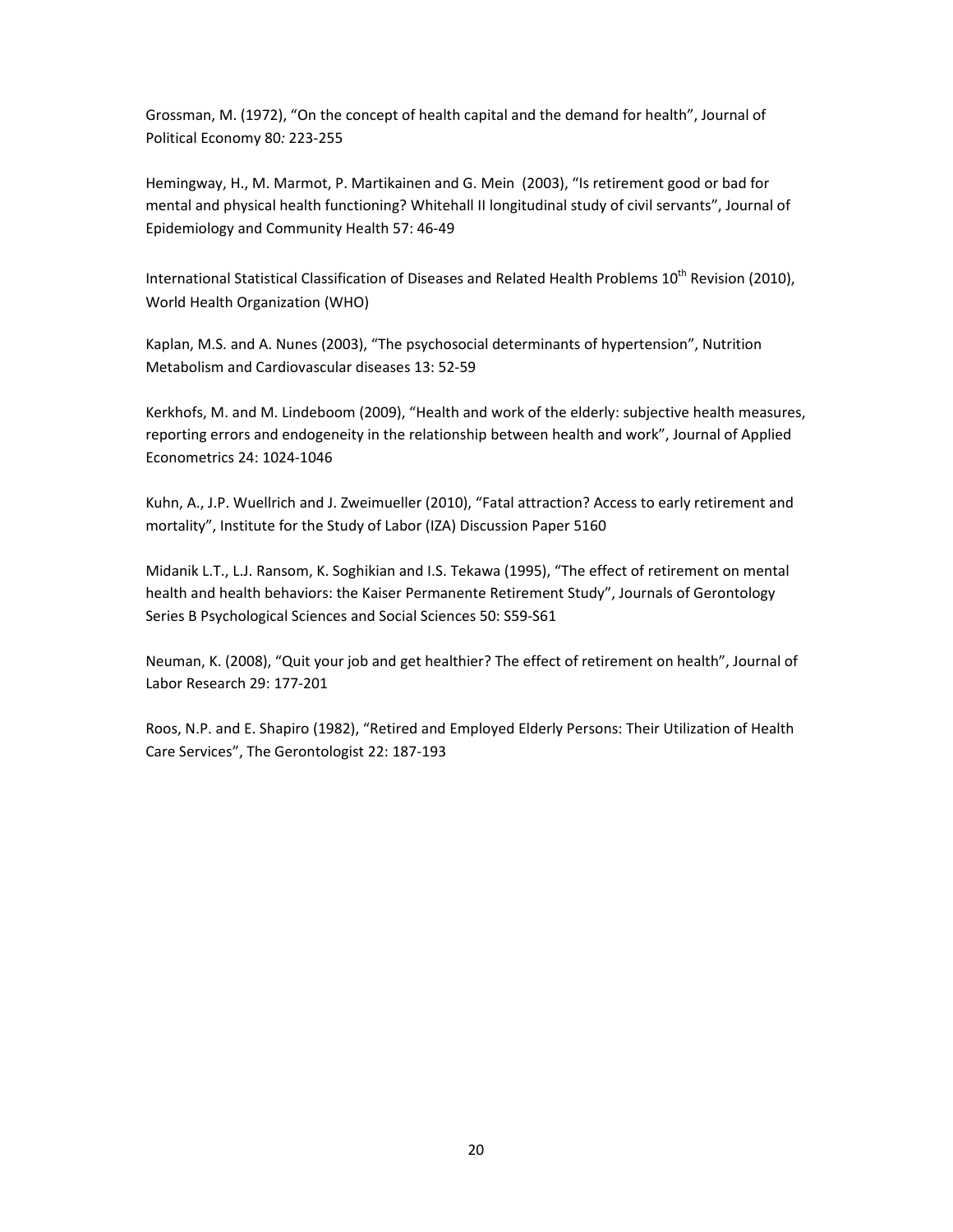#### **Appendix**

#### *The Dutch pension system*

The Dutch pension system rests on three pillars (Bovenberg and Meijdam, 2001). The first pillar is the public old‐age pension. The public old‐age pension is financed on a pay‐as‐you‐go basis. Contributions stem from workers and employers. All residents registered in the Netherland accrue public old-age pension rights. Public old-age pension benefits for couples equal the minimum wage. Singles receive 70 percent of the minimum wage. For every year between the ages 15 and 65 that an individual did not reside in the Netherlands, public old‐age benefits are cut by two percentage points. The second pillar consists of occupational pensions. Occupational pensions are funded pensions and are generally managed on the sector level.<sup>26</sup> About 90 percent of the workers participate in an occupational pension plan. Occupational pension schemes receive contributions from workers and employers. Workers who participate in a pension plan pay contributions over the difference between their wage and the "franchise". As every firm or sector has its own pension plan and pension conditions, there is a large heterogeneity among occupational pensions. At the time at which the early retirement arrangement under review was introduced, there was also a large heterogeneity in early retirement arrangements. The third pillar consists of private provisions. Private provisions include amongst others annuity insurance.

#### *Regular early retirement arrangements for civil servants*

As of April 1<sup>st</sup>, 1997, early retirement benefits for civil servants consisted of two parts. The first part was in general 70 percent of the "franchise" for civil servants who had worked full time during their working life.<sup>27</sup> The first part intended to compensate early retirees for the lack of old-age pension benefits for the period between early retirement and normal retirement. Civil servants were eligible for the first part if they satisfied two conditions. First, they had to have been employed as a civil servant continuously during the ten years prior to early retirement. Second, they had to have contributed continuously to the public pension fund during the ten years preceding early retirement. The first part of early retirement benefits was in general higher when a civil servant retired at a later age. The first part was financed on a pay‐as‐you‐go‐basis. Workers and employers contributed to the early retirement benefit scheme. Part two of early retirement benefits was funded. Workers and employers contributed to the accrual of benefits in the second part. When a civil servant would have accrued benefits for 40 years, the sum of the first and second part would have been 70 percent of

<sup>&</sup>lt;sup>26</sup> Various large employers have their own pension fund.

<sup>&</sup>lt;sup>27</sup> This replacement rate is based on retirement at the ER eligibility age. The ER eligibility age depends on the birth date of an individual.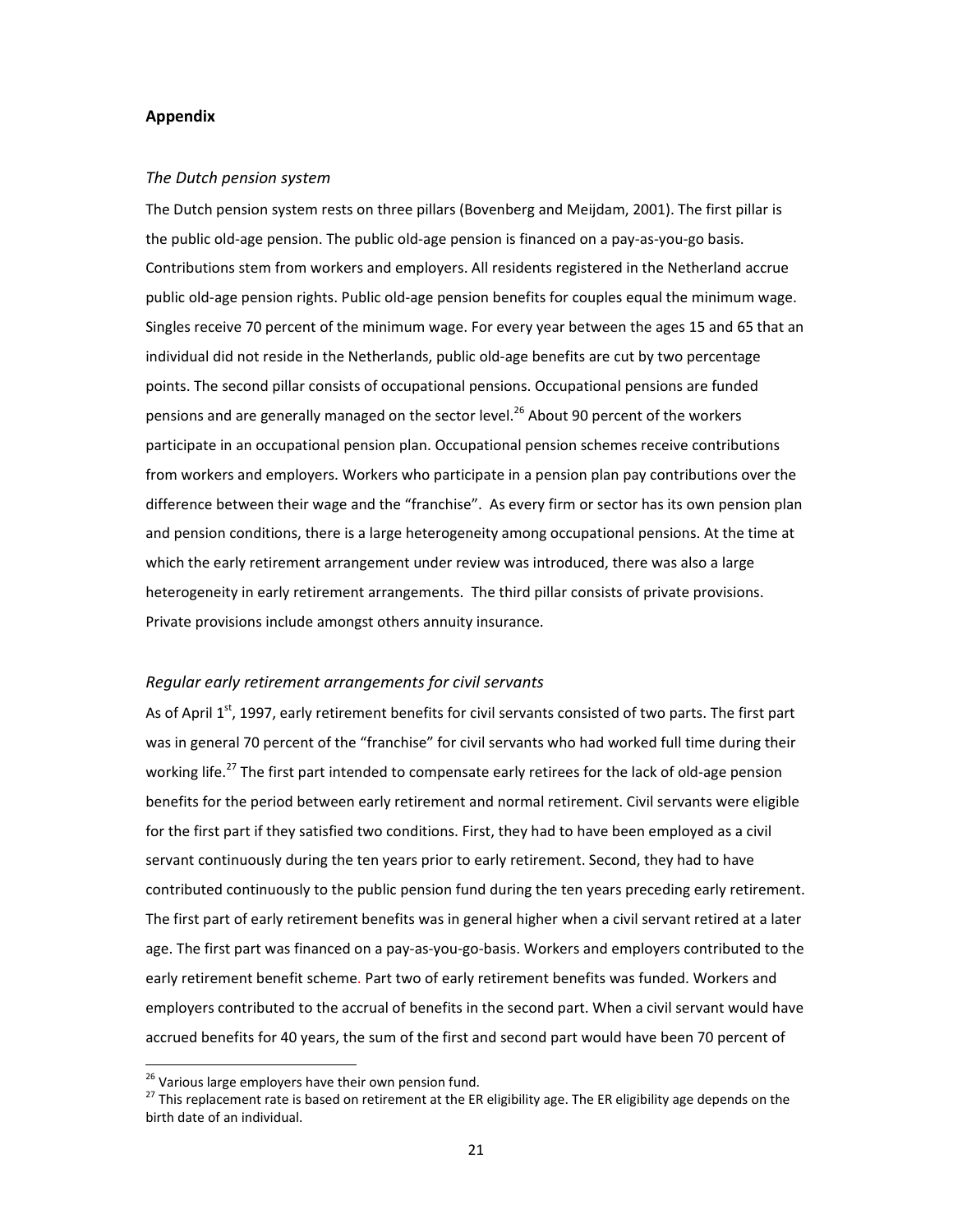the final wage.<sup>28 29</sup> The replacement rate was reduced by 1.75 percentage points for every year a civil servant would have accrued benefits less than 40 years. Civil servants were allowed to do paid work after early retirement. However, total income of a retired civil servant was not allowed to exceed 100 percent of the final gross wage.<sup>30</sup> If the total income of a retired civil servant exceeded 100 percent of the final gross wage, early retirement benefits were cut as much as needed to bring the total income earned on 100 percent of the final gross wage.

#### *Other policy changes*

On January  $1^{st}$ , 2004, the public sector pension fund switched from a final wage pension system to a mean wage pension system.<sup>31</sup> However, due to a transition arrangement, civil servants born before January  $1<sup>st</sup>$ , 1954 were hardly affected by the switch.

On January 1<sup>st</sup>, 2006, the so-called fiscal facilitation of early retirement benefits for individuals born January  $1<sup>st</sup>$ , 1950 or later was terminated.<sup>32</sup> This implied that most early retirement arrangements for the affected individuals disappeared. Early retirement among civil servants usually occurred at age 61 or 62. The termination of the fiscal facilitation of early retirement benefits could have been anticipated as of 2003 and may have induced anticipation effects of civil servants aged 53‐55 in 2005.

 $^{28}$  This replacement rate is based on retirement at the ER eligibility age. The ER eligibility age depends on the

birth date of an individual.<br><sup>29</sup> On January 1<sup>st</sup>, 2004, the public sector pension fund switched from a final wage pension system to a mean wage pension system.<br> $30$  Income does not only include wage income here, but also some other specified sources of income.<br> $31$  The pension fund for the health care sector also switched from a final wage system to a mean w

on January 1st, 2004. Many other pension funds also switched in the years before or after January 1st

 $32$  The fiscal facilitation of the early retirement contributions implied that the early retirement benefits were taxed, and that the early retirement contributions paid by workers and employers were exempted from taxation. As effectively less tax was paid, the fiscal facilitation made early retirement very attractive for eligible workers and employers.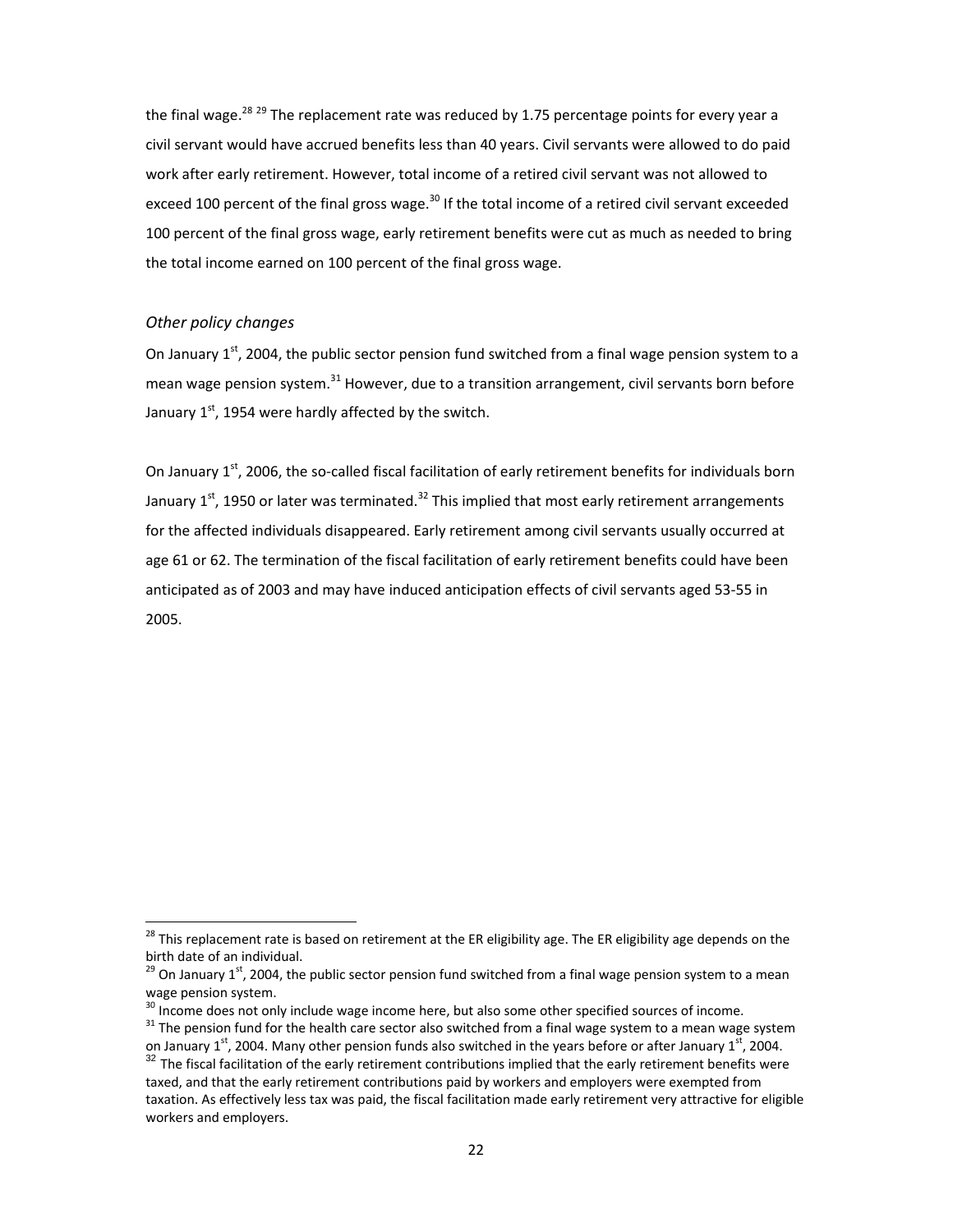## **Figures and Tables**



Figure 1: Probability to die within five years, civil servants, by birth cohort (percentages) Figure 1a: men

Figure 1b: women



Age on December  $31<sup>st</sup>$ , 2005 is indicated behind each birth year cohort.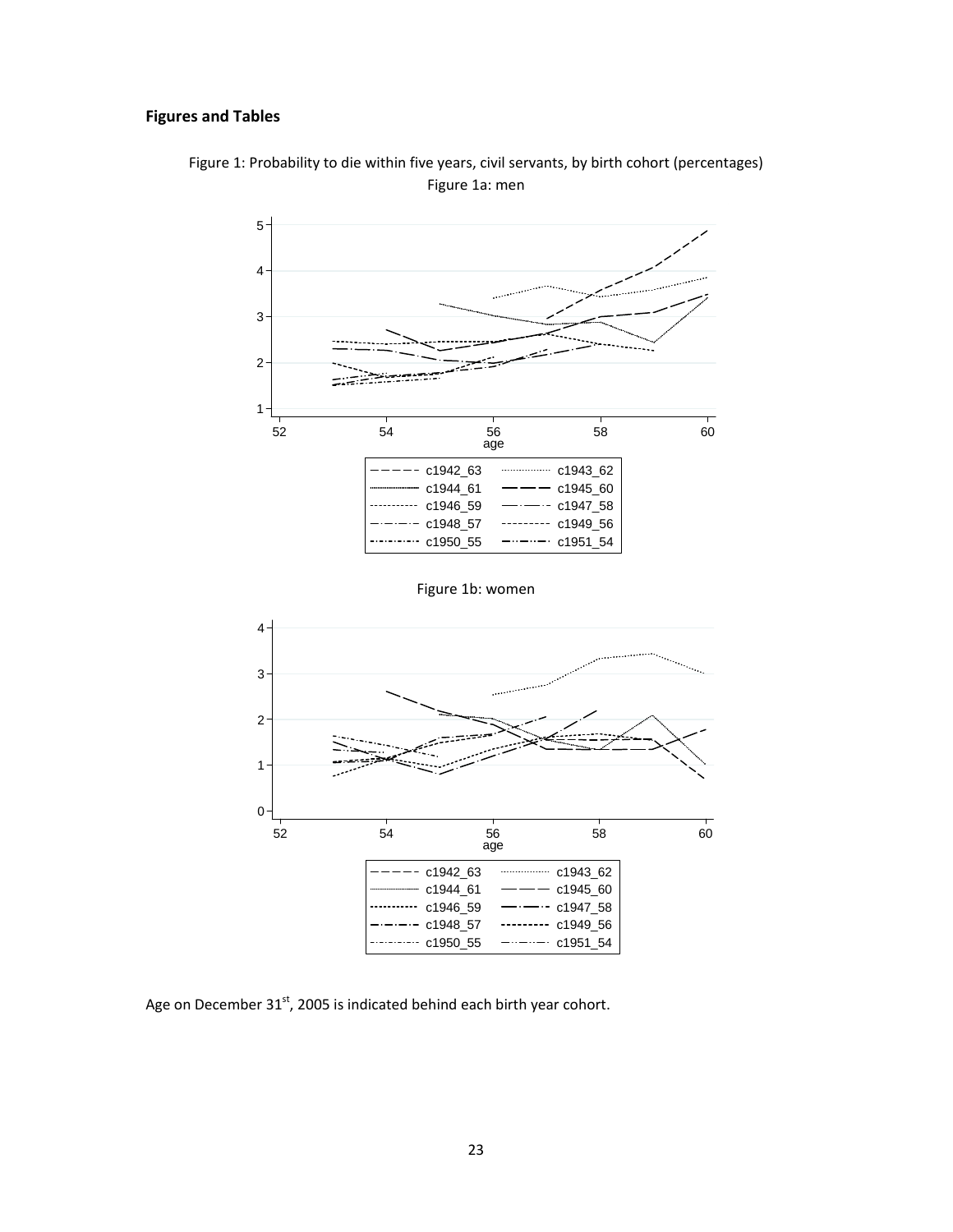Figure 2: Probability to die within five years, full Dutch population, by birth cohort (percentages) Figure 2a: men



Figure 2b: women



Age on December  $31<sup>st</sup>$ , 2005 is indicated behind each birth year cohort.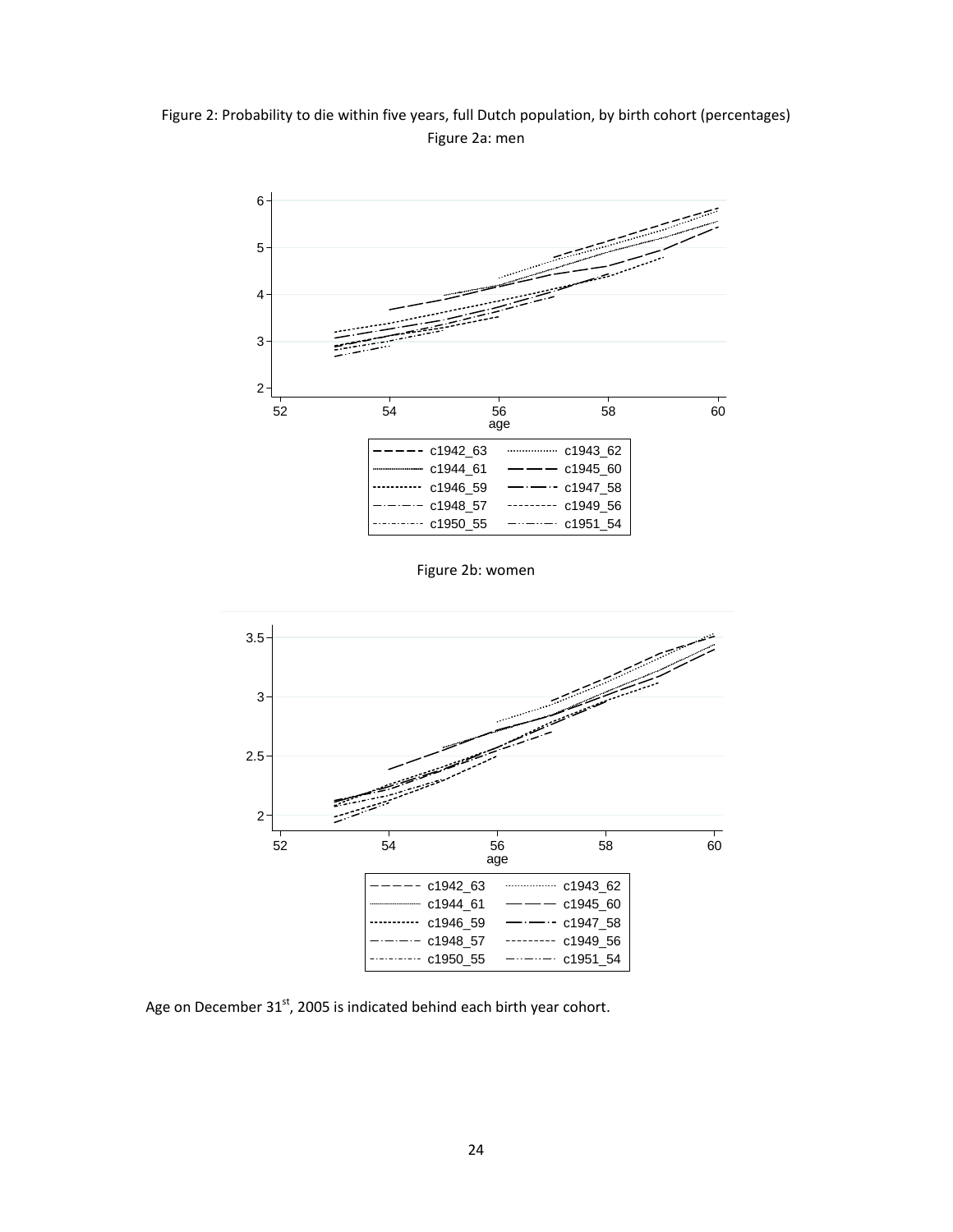Figure 3: Retirement rates for civil servants, by birth cohort (percentages) Figure 3a: men



Figure 3b: women



Age on December 31<sup>st</sup>, 2005 is indicated behind each birth year cohort.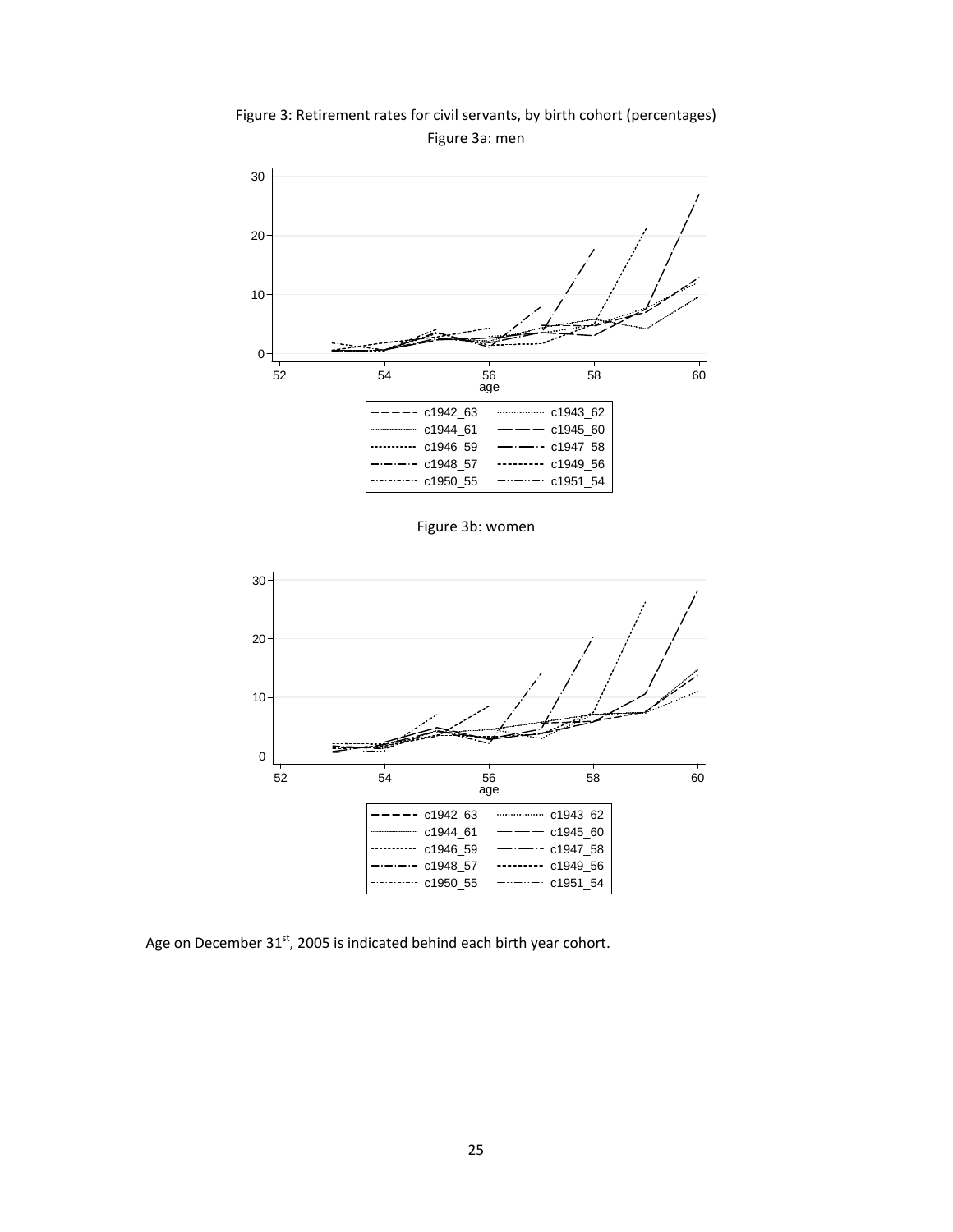Figure 4: Retirement rates for employees outside the public sector, by birth cohort (percentages) Figure 4a: men



Figure 4b: women



Age on December  $31<sup>st</sup>$ , 2005 is indicated behind each birth year cohort.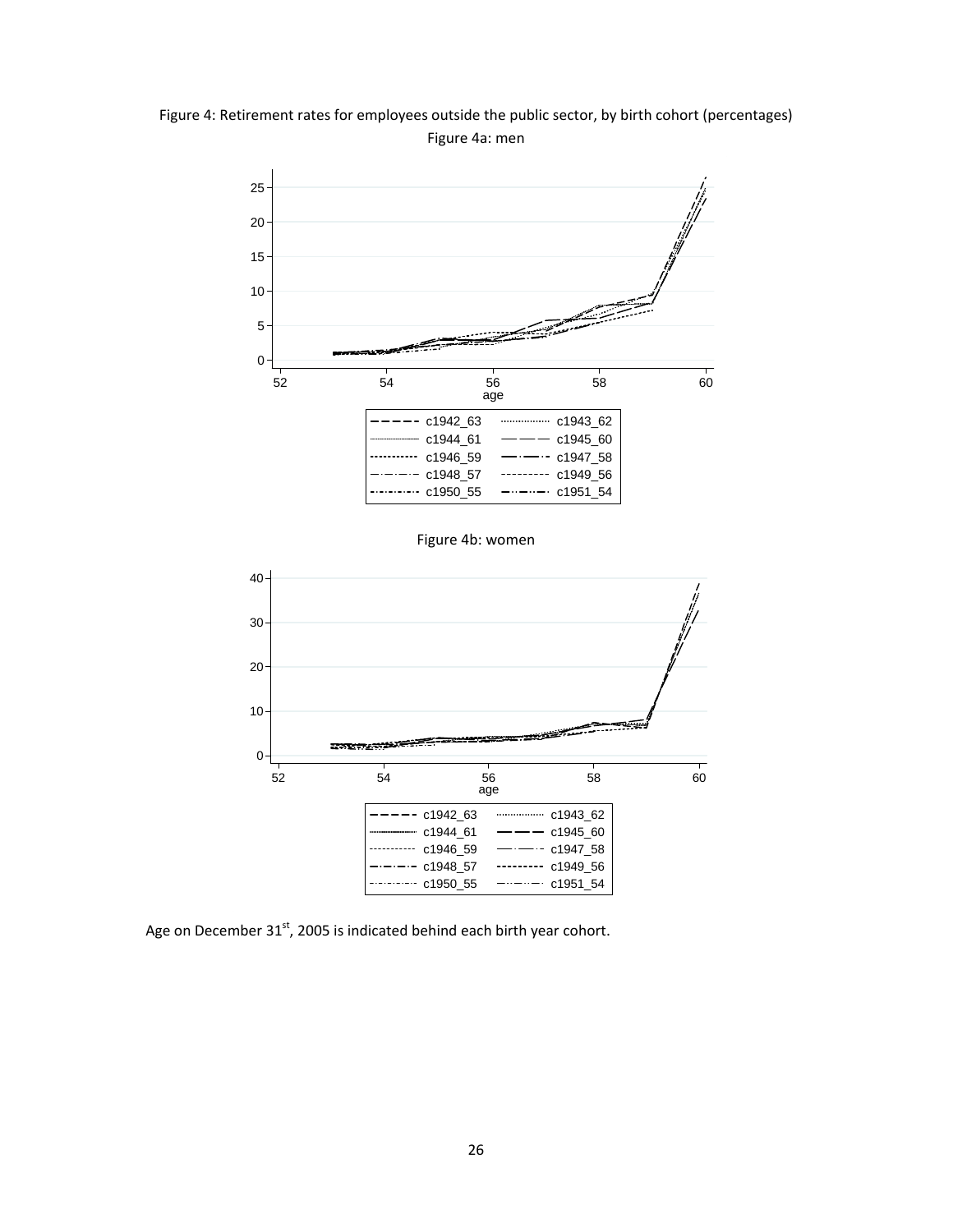Figure 5: Probability to die within five years for employees outside the public sector, by birth cohort





Age on December  $31<sup>st</sup>$ , 2005 is indicated behind each birth year cohort.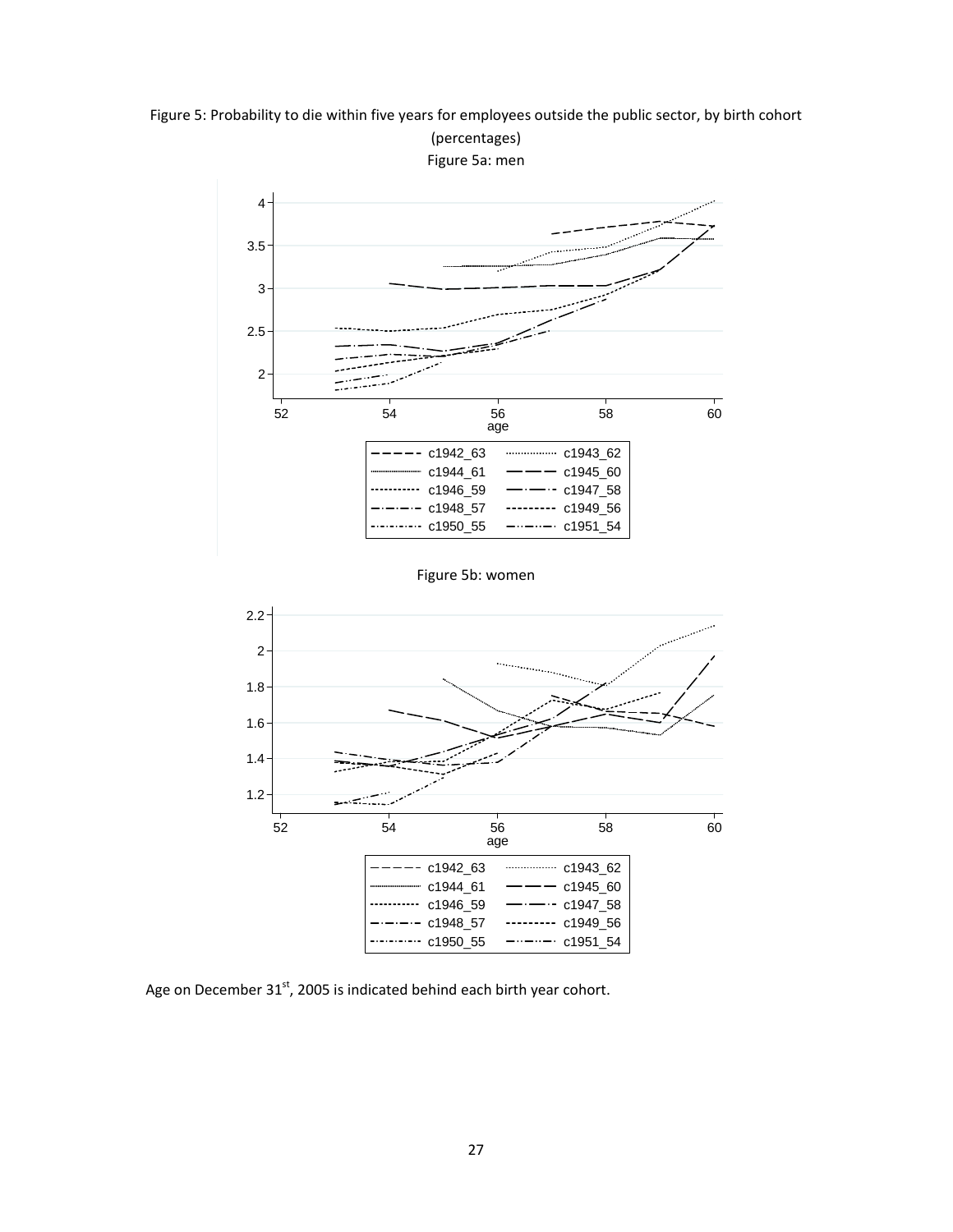#### Table 1: Descriptive Statistics

|                    | Men   |                       |       |                      |
|--------------------|-------|-----------------------|-------|----------------------|
|                    |       | <b>Civil servants</b> |       | <b>Other workers</b> |
| <b>Variable</b>    | Mean  | Std. dev.             | Mean  | Std. dev.            |
| Age                | 55.90 | 2.21                  | 55.98 | 2.18                 |
| Married            | 0.85  | 0.36                  | 0.84  | 0.37                 |
| Lagged wage income | 37.41 | 13.39                 | 37.41 | 22.42                |

## **Women Civil servants Other workers**

| Variable           | Mean  | Std. dev. | Mean  | Std. dev. |
|--------------------|-------|-----------|-------|-----------|
| Age                | 55.82 | 2.19      | 55.93 | 2.18      |
| Married            | 0.63  | 0.48      | 0.71  | 0.45      |
| Lagged wage income | 24.62 | 12.97     | 18.41 | 11.55     |

## Table 2: Fixed effects estimates for the probability to die within five years for civil servants (difference-in-difference)<sup>33</sup>

|                             | Men     | Women    |
|-----------------------------|---------|----------|
| N                           | 181,101 | 40,771   |
|                             |         |          |
| Coefficient estimate        |         |          |
| retirement $(\hat{\omega})$ | 0.007   | $-0.001$ |
| P-value                     | 0.000   | 0.454    |
|                             |         |          |
| <b>Fraction of total</b>    | 0.819   | 0.808    |
| variation explained         |         |          |
| by individual fixed         |         |          |
| effects                     |         |          |
|                             |         |          |

 $33$  The model estimated here controls for lagged wage income, marital status, year fixed effects, non-linear age effects and individual fixed effects.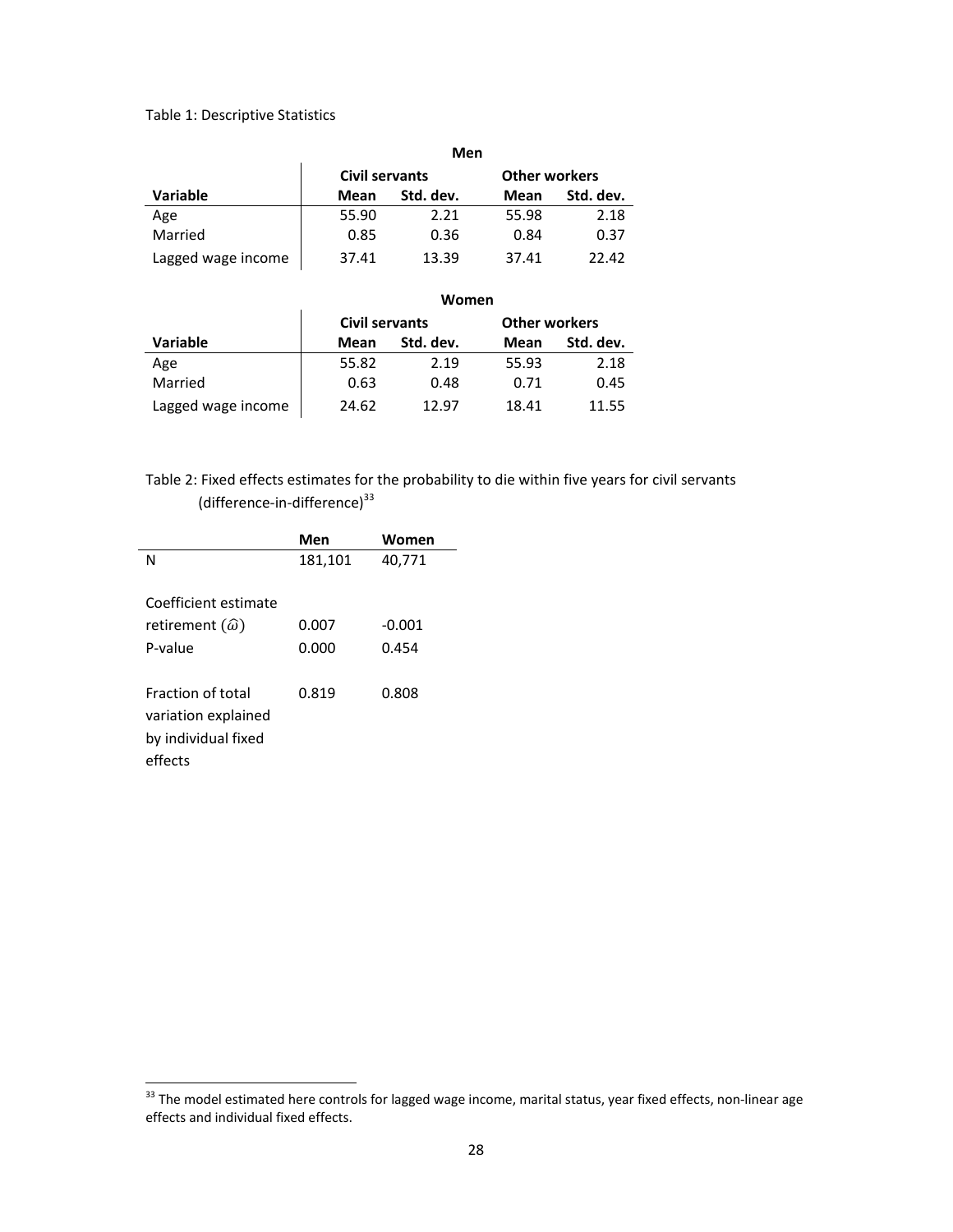## Table 3: Fixed effects estimates for the probability to die within five years

(difference‐in‐difference‐in‐difference)35

|                                                                                   | Men       | Women   |
|-----------------------------------------------------------------------------------|-----------|---------|
| N                                                                                 | 1,293,040 | 541,887 |
| Coefficient estimate                                                              |           |         |
| retirement $(\widehat{\omega})$                                                   | 0.004     | 0.001   |
| P-value                                                                           | 0.000     | 0.007   |
| <b>Fraction of total</b><br>variation explained<br>by individual fixed<br>effects | 0.824     | 0.826   |

Table 4: Fixed effects instrumental variable estimates for the probability to die within five years (difference-in-difference)<sup>34</sup>

|                                                                                            | Men      | Women    |
|--------------------------------------------------------------------------------------------|----------|----------|
| N                                                                                          | 147,422  | 32,440   |
| Coefficient estimate                                                                       |          |          |
| retirement $(\widehat{\omega})$                                                            | $-0.025$ | $-0.003$ |
| P-value                                                                                    | 0.056    | 0.860    |
| <b>F</b> statistic on instruments<br>in first stage                                        | 196.70   | 32.83    |
| P-value Lstatistic                                                                         | 0.261    | 0.048    |
| Fraction of total variation<br>explained by individual<br>fixed effects in first stage     | 0.520    | 0.496    |
| Fraction of total variation<br>explained by individual<br>fixed effects in second<br>stage | 0.823    | 0.822    |

 $34$  The model estimated here controls for lagged wage income, marital status, year fixed effects, non-linear age effects and individual fixed effects.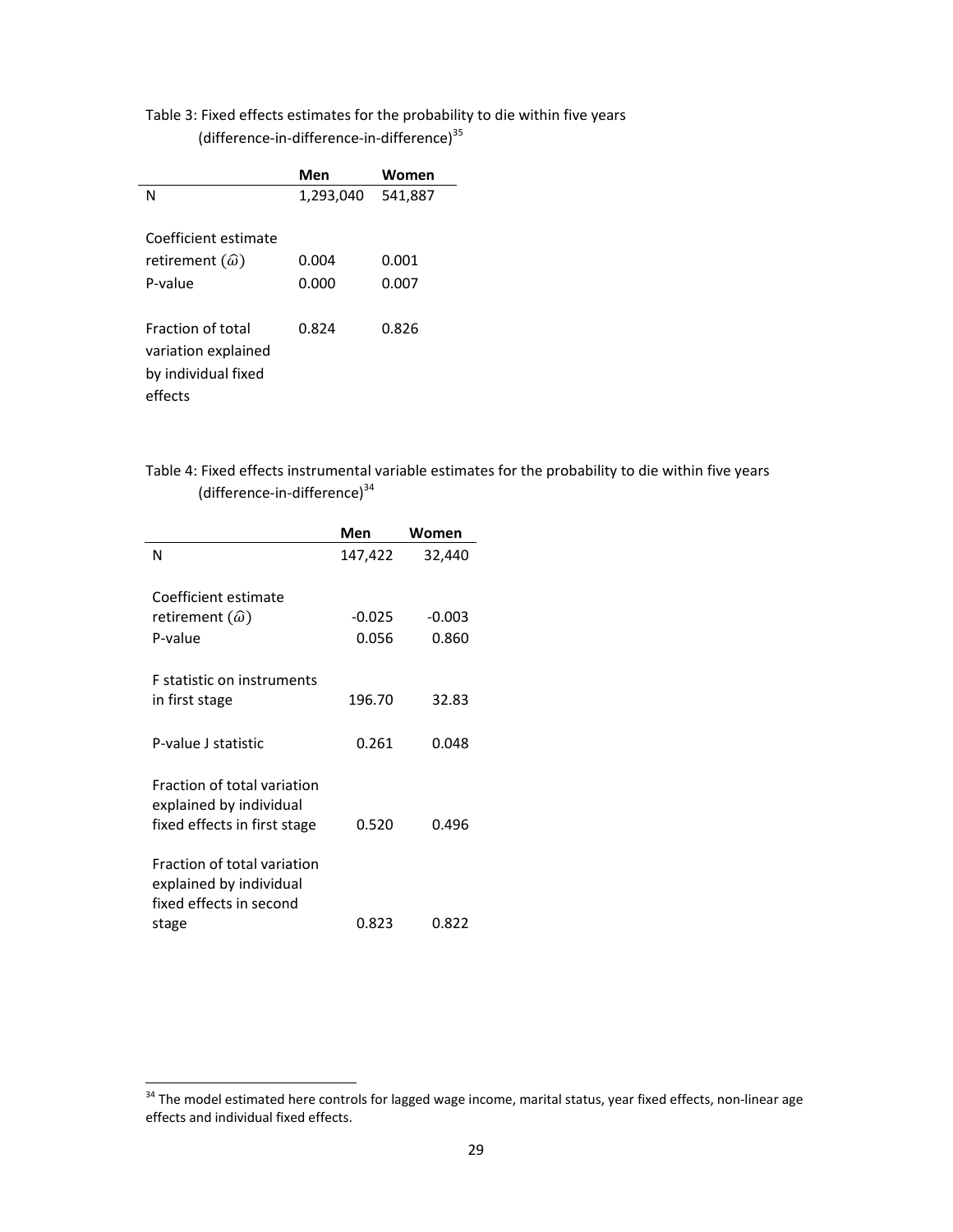## Table 5: Fixed effects instrumental variable estimates for the probability to die within five years (difference‐in‐difference‐in‐difference)<sup>35</sup>

|                                                                                            | Men       | Women    |
|--------------------------------------------------------------------------------------------|-----------|----------|
| Ν                                                                                          | 1,233,758 | 514,018  |
| Coefficient estimate                                                                       |           |          |
| retirement $(\widehat{\omega})$                                                            | $-0.025$  | $-0.003$ |
| P-value                                                                                    | 0.055     | 0.861    |
| <b>F</b> statistic on instruments<br>in first stage                                        | 173.58    | 34.90    |
| P-value J statistic                                                                        | 0.260     | 0.050    |
| Fraction of total variation<br>explained by individual<br>fixed effects in first stage     | 0.620     | 0.757    |
| Fraction of total variation<br>explained by individual<br>fixed effects in second<br>stage | 0.825     | 0.826    |

<sup>&</sup>lt;sup>35</sup> The model estimated here controls for lagged wage income, marital status, year fixed effects, non-linear age effects and individual fixed effects.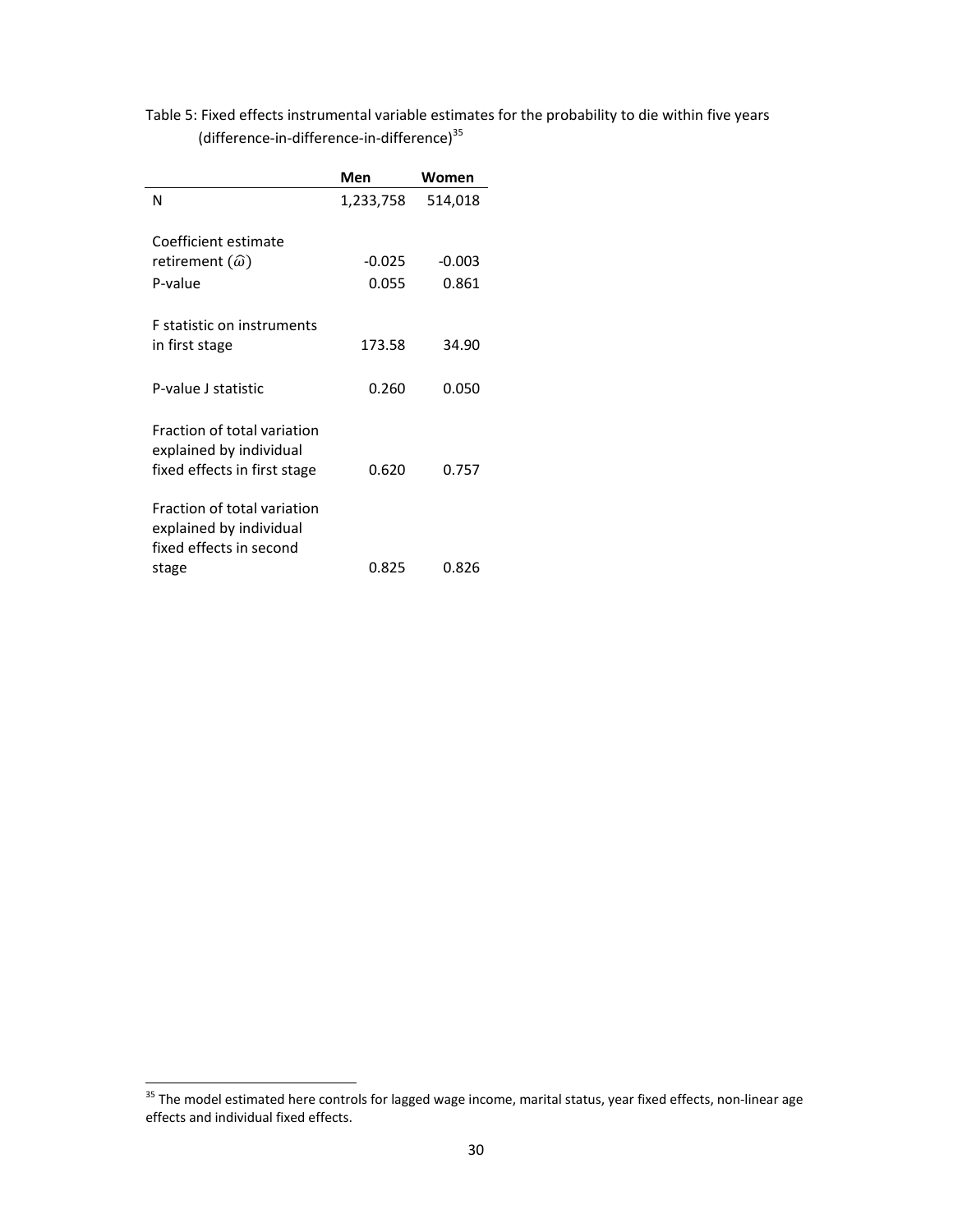Table 6: Fixed effects instrumental variable estimates for the probability to die within five years for male civil servants

(difference-in-difference) $^{33}$ 

|                                                                                                       |             |         | P-value     | <b>LATE</b>      |
|-------------------------------------------------------------------------------------------------------|-------------|---------|-------------|------------------|
| <b>Cause of death</b>                                                                                 | <b>LATE</b> | P-value | J statistic | (in # of deaths) |
| Neoplasms                                                                                             | $-0.003$    | 0.755   | 0.003       | $-9.1$           |
| Malignant neoplasms of lip, oral cavity and pharynx                                                   | $-0.001$    | 0.316   | 0.189       | $-3.4$           |
| Malignant neoplasms of digestive organs                                                               | 0.003       | 0.635   | 0.115       | 8.5              |
| Malignant neoplasms of respiratory and intrathoracic organs                                           | $-0.002$    | 0.698   | 0.457       | $-6.1$           |
| Melanoma and other malignant neoplasms of skin                                                        | 0.000       | 0.939   | 0.238       | 0.3              |
| Malignant neoplasms of mesothelial and soft tissue                                                    | $-0.000$    | 0.784   | 0.366       | $-1.2$           |
| Malignant neoplasms of male genital organs                                                            | $-0.001$    | 0.465   | 0.666       | $-4.3$           |
| Malignant neoplasms of urinary tract                                                                  | $-0.001$    | 0.565   | 0.079       | $-4.4$           |
| Malignant neoplasms of eye, brain and other parts of central nervous system                           | $-0.003$    | 0.184   | 0.168       | $-7.8$           |
| Malignant neoplasms of ill-defined, secondary and unspecified sites                                   | 0.001       | 0.615   | 0.082       | 3.3              |
| Malignant neoplasms, stated or presumed to be primary, of lymphoid, haematopoietic and related tissue | 0.002       | 0.555   | 0.311       | 5.1              |
| Neoplasms of uncertain or unknown behavior                                                            | 0.000       | 0.371   | 0.708       | 0.9              |
| Endocrine, nutritional and metabolic diseases                                                         | $-0.001$    | 0.625   | 0.480       | $-1.8$           |
| Mental and behavioural disorders                                                                      | $-0.001$    | 0.202   | 0.250       | $-2.3$           |
| Diseases of the nervous system                                                                        | $-0.001$    | 0.568   | 0.834       | $-1.9$           |
| Diseases of the circulatory system                                                                    | $-0.007$    | 0.311   | 0.995       | $-19.4$          |
| Hypertensive diseases                                                                                 | $-0.002$    | 0.257   | 0.088       | $-4.5$           |
| Ischaemic heart diseases                                                                              | $-0.006$    | 0.200   | 0.876       | $-16.4$          |
| Other forms of heart disease                                                                          | 0.007       | 0.103   | 0.035       | 20.1             |
| Cerebrovascular diseases                                                                              | $-0.005$    | 0.004   | 0.561       | $-14.8$          |
| Diseases of arteries, arterioles and capillaries                                                      | $-0.001$    | 0.296   | 0.619       | $-3.9$           |
| Diseases of the respiratory system                                                                    | 0.002       | 0.470   | 0.150       | 4.4              |
| Diseases of the digestive system                                                                      | $-0.007$    | 0.004   | 0.096       | $-21.1$          |
| Symptoms, signs and abnormal clinical and laboratory findings, not elsewhere classified               | $-0.004$    | 0.213   | 0.983       | $-11.1$          |
| External causes of morbidity and mortality                                                            | $-0.004$    | 0.085   | 0.858       | $-11.5$          |
| Other diseases                                                                                        | $-0.000$    | 0.981   | 0.453       | $-0.1$           |
| Total                                                                                                 | $-0.025$    |         |             | $-73.9$          |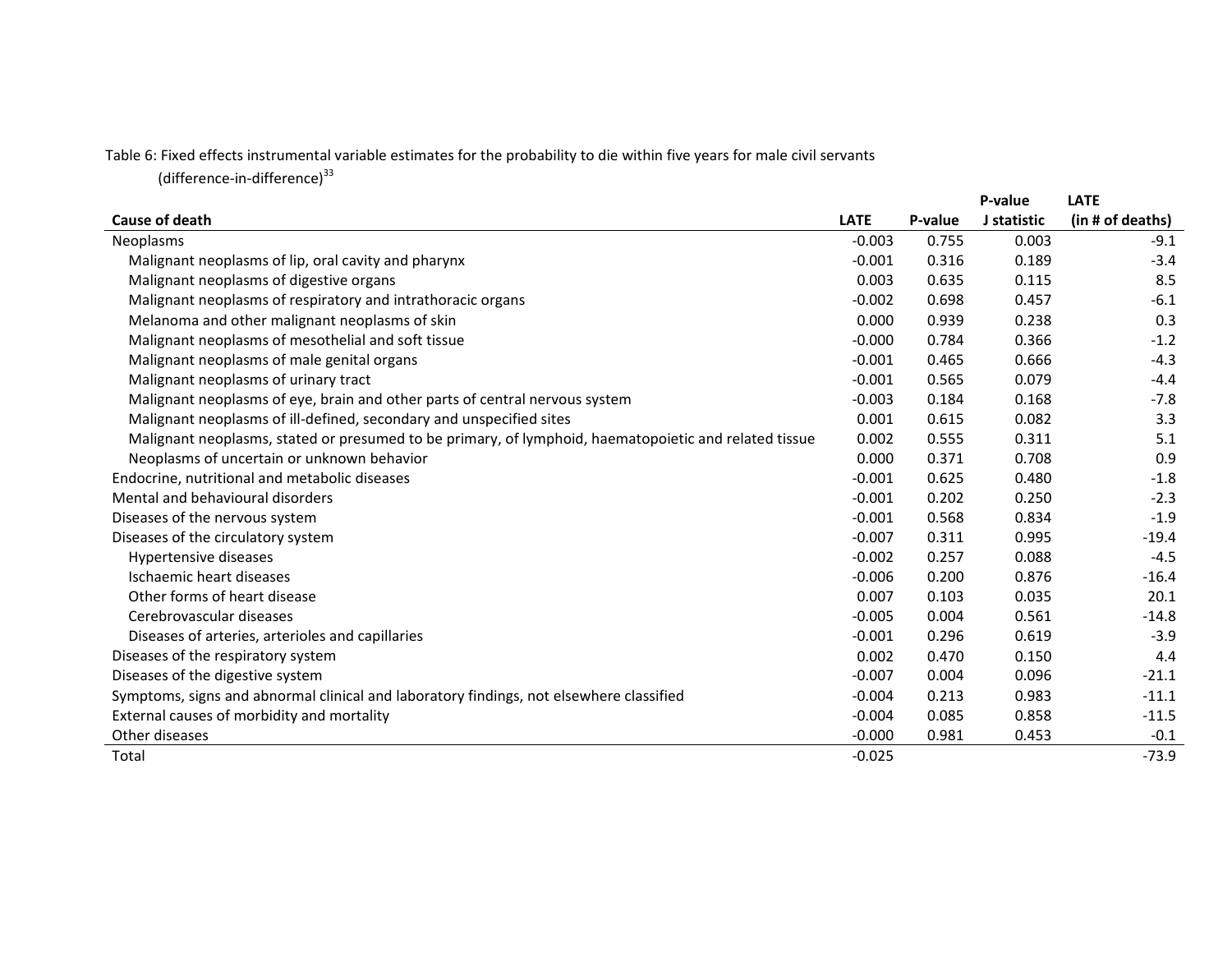Table 7: Fixed effects instrumental variable estimates for the probability to die within five years for male civil servants

(difference‐in‐difference‐in‐difference)<sup>33</sup>

|                                                                                                       |             |         | P-value     | <b>LATE</b>      |
|-------------------------------------------------------------------------------------------------------|-------------|---------|-------------|------------------|
| <b>Cause of death</b>                                                                                 | <b>LATE</b> | P-value | J statistic | (in # of deaths) |
| Neoplasms                                                                                             | $-0.003$    | 0.750   | 0.003       | $-9.3$           |
| Malignant neoplasms of lip, oral cavity and pharynx                                                   | $-0.001$    | 0.297   | 0.186       | $-3.5$           |
| Malignant neoplasms of digestive organs                                                               | 0.003       | 0.647   | 0.113       | 8.2              |
| Malignant neoplasms of respiratory and intrathoracic organs                                           | $-0.002$    | 0.691   | 0.457       | $-6.2$           |
| Melanoma and other malignant neoplasms of skin                                                        | 0.000       | 0.913   | 0.235       | 0.4              |
| Malignant neoplasms of mesothelial and soft tissue                                                    | 0.000       | 0.782   | 0.367       | $-1.2$           |
| Malignant neoplasms of male genital organs                                                            | $-0.001$    | 0.470   | 0.666       | $-4.2$           |
| Malignant neoplasms of urinary tract                                                                  | $-0.001$    | 0.568   | 0.078       | $-4.3$           |
| Malignant neoplasms of eye, brain and other parts of central nervous system                           | $-0.002$    | 0.186   | 0.167       | $-7.7$           |
| Malignant neoplasms of ill-defined, secondary and unspecified sites                                   | 0.001       | 0.611   | 0.079       | 3.3              |
| Malignant neoplasms, stated or presumed to be primary, of lymphoid, haematopoietic and related tissue | 0.001       | 0.554   | 0.312       | 5.1              |
| Neoplasms of uncertain or unknown behavior                                                            | 0.000       | 0.367   | 0.666       | 0.9              |
| Endocrine, nutritional and metabolic diseases                                                         | $-0.001$    | 0.627   | 0.482       | $-1.7$           |
| Mental and behavioural disorders                                                                      | $-0.001$    | 0.198   | 0.251       | $-2.3$           |
| Diseases of the nervous system                                                                        | $-0.001$    | 0.581   | 0.839       | $-1.8$           |
| Diseases of the circulatory system                                                                    | $-0.007$    | 0.306   | 0.995       | $-19.6$          |
| Hypertensive diseases                                                                                 | $-0.002$    | 0.262   | 0.085       | $-4.4$           |
| Ischaemic heart diseases                                                                              | $-0.006$    | 0.196   | 0.877       | $-16.5$          |
| Other forms of heart disease                                                                          | 0.007       | 0.105   | 0.033       | 19.9             |
| Cerebrovascular diseases                                                                              | $-0.005$    | 0.004   | 0.556       | $-14.8$          |
| Diseases of arteries, arterioles and capillaries                                                      | $-0.001$    | 0.294   | 0.601       | $-3.9$           |
| Diseases of the respiratory system                                                                    | 0.002       | 0.469   | 0.148       | 4.4              |
| Diseases of the digestive system                                                                      | $-0.007$    | 0.004   | 0.101       | $-20.9$          |
| Symptoms, signs and abnormal clinical and laboratory findings, not elsewhere classified               | $-0.004$    | 0.215   | 0.983       | $-11.1$          |
| External causes of morbidity and mortality                                                            | $-0.004$    | 0.086   | 0.857       | $-11.4$          |
| Other diseases                                                                                        | $-0.000$    | 0.976   | 0.468       | $-0.2$           |
| Total                                                                                                 | $-0.025$    |         |             | $-73.9$          |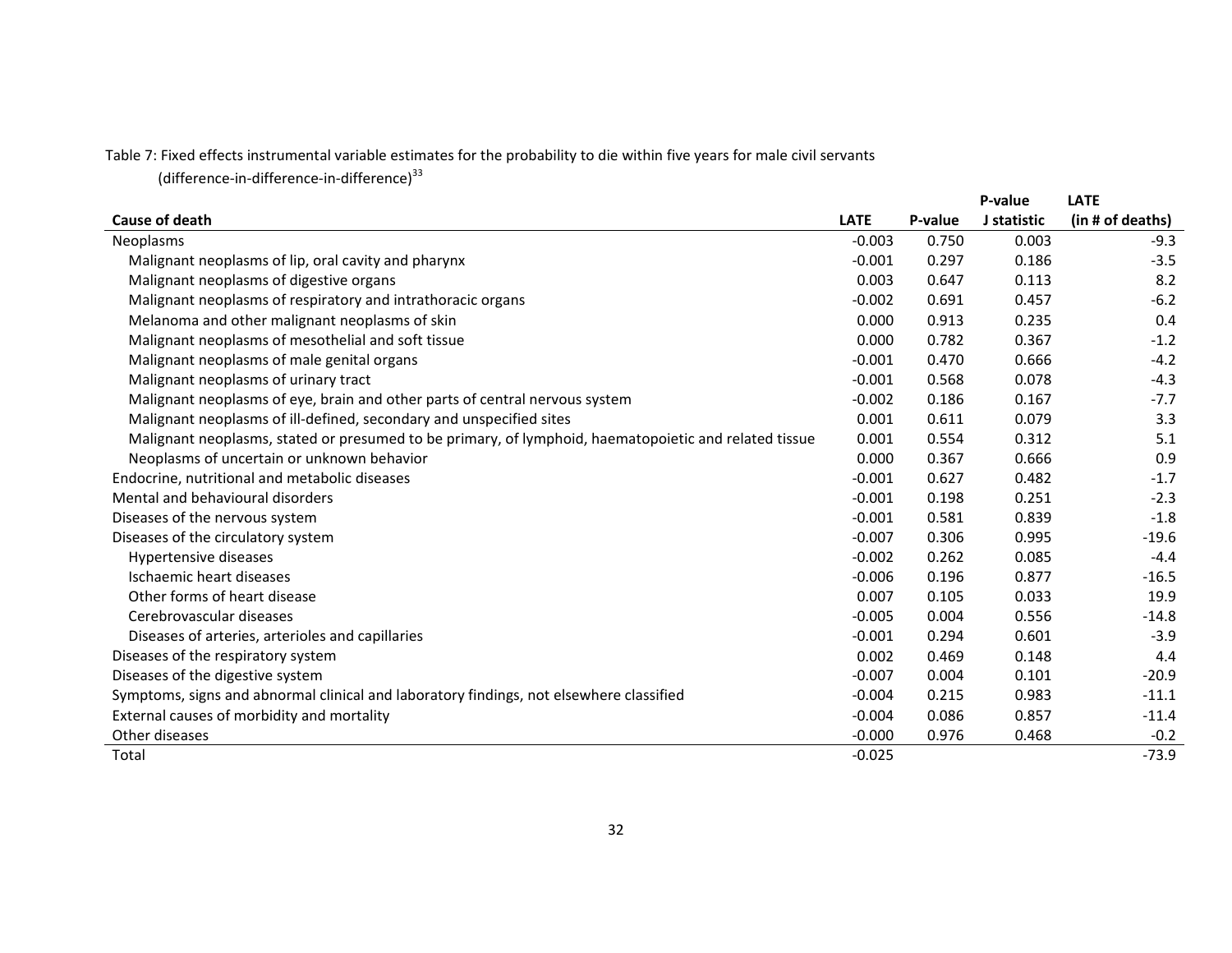Table 8: Robustness check for age polynomials: fixed effects instrumental variable estimates for the probability to die within five years (difference-in-difference)<sup>36</sup>

|                                                                                         | 3rd order age<br>polynomial excluded | 4th order age<br>polynomial included |
|-----------------------------------------------------------------------------------------|--------------------------------------|--------------------------------------|
| N                                                                                       | 147,422                              | 147,422                              |
| Coefficient estimate                                                                    |                                      |                                      |
| retirement $(\widehat{\omega})$                                                         | $-0.029$                             | $-0.024$                             |
| P-value                                                                                 | 0.060                                | 0.067                                |
| F statistic on instruments in<br>first stage                                            | 175.35                               | 201.98                               |
| P-value J statistic                                                                     | 0.260                                | 0.324                                |
| Fraction of total variation<br>explained by individual fixed<br>effects in first stage  | 0.501                                | 0.497                                |
| Fraction of total variation<br>explained by individual fixed<br>effects in second stage | 0.822                                | 0.822                                |

Table 9: Robustness check for age polynomials: fixed effects instrumental variable estimates for the probability to die within five years (difference-in-difference-in-difference)<sup>37</sup>

|                                                                                         | 3rd order age<br>polynomial excluded | 4th order age<br>polynomial included |
|-----------------------------------------------------------------------------------------|--------------------------------------|--------------------------------------|
| N                                                                                       | 1,233,758                            | 1,233,758                            |
| Coefficient estimate                                                                    |                                      |                                      |
| retirement $(\widehat{\omega})$                                                         | $-0.029$                             | $-0.024$                             |
| P-value                                                                                 | 0.059                                | 0.067                                |
| E statistic on instruments in<br>first stage                                            | 152.33                               | 178.64                               |
| P-value J statistic                                                                     | 0.260                                | 0.323                                |
| Fraction of total variation<br>explained by individual fixed<br>effects in first stage  | 0.523                                | 0.526                                |
| Fraction of total variation<br>explained by individual fixed<br>effects in second stage | 0.824                                | 0.825                                |

 $^{36}$  The model estimated here controls for lagged wage income, marital status, year fixed effects, non-linear age effects and individual fixed effects.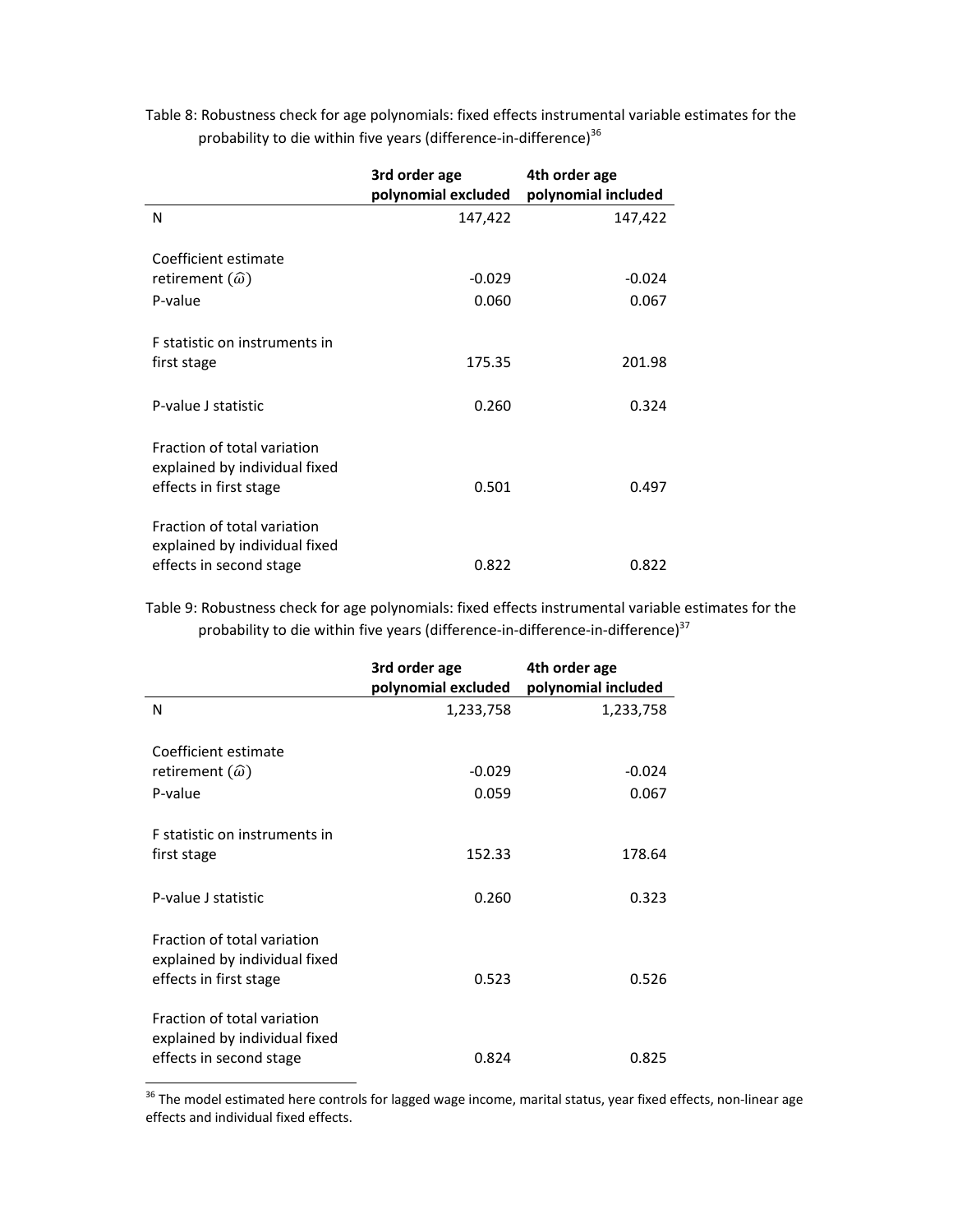Table 10: Robustness check for being married: fixed effects instrumental variable estimates for the probability to die within five years for married men<sup>38</sup>

|                                                                                         | Diff-in-diff      | Diff-in-diff-in-diff |
|-----------------------------------------------------------------------------------------|-------------------|----------------------|
| N                                                                                       | 131,882           | 1,038,054            |
| Coefficient estimate<br>retirement $(\widehat{\omega})$<br>P-value                      | $-0.024$<br>0.078 | $-0.024$<br>0.078    |
| F statistic on instruments in<br>first stage                                            | 172.00            | 149.05               |
| P-value J statistic                                                                     | 0.160             | 0.159                |
| Fraction of total variation<br>explained by individual fixed<br>effects in first stage  | 0.526             | 0.620                |
| Fraction of total variation<br>explained by individual fixed<br>effects in second stage | 0.820             | 0.827                |

Table 11: Robustness check for including individuals aged 52: fixed effects instrumental variable estimates for the probability to die within five years for men<sup>37</sup>

|                                                                                         | Diff-in-diff | Diff-in-diff-in-diff |
|-----------------------------------------------------------------------------------------|--------------|----------------------|
| N                                                                                       | 173,162      | 1,427,950            |
| Coefficient estimate                                                                    |              |                      |
| retirement $(\widehat{\omega})$                                                         | $-0.027$     | $-0.027$             |
| P-value                                                                                 | 0.029        | 0.029                |
| E statistic on instruments in<br>first stage                                            | 266.46       | 228.79               |
| P-value J statistic                                                                     | 0.383        | 0.381                |
| Fraction of total variation<br>explained by individual fixed<br>effects in first stage  | 0.511        | 0.517                |
| Fraction of total variation<br>explained by individual fixed<br>effects in second stage | 0.819        | 0.823                |

 $37$  The model estimated here controls for lagged wage income, marital status, year fixed effects, non-linear age effects and individual fixed effects.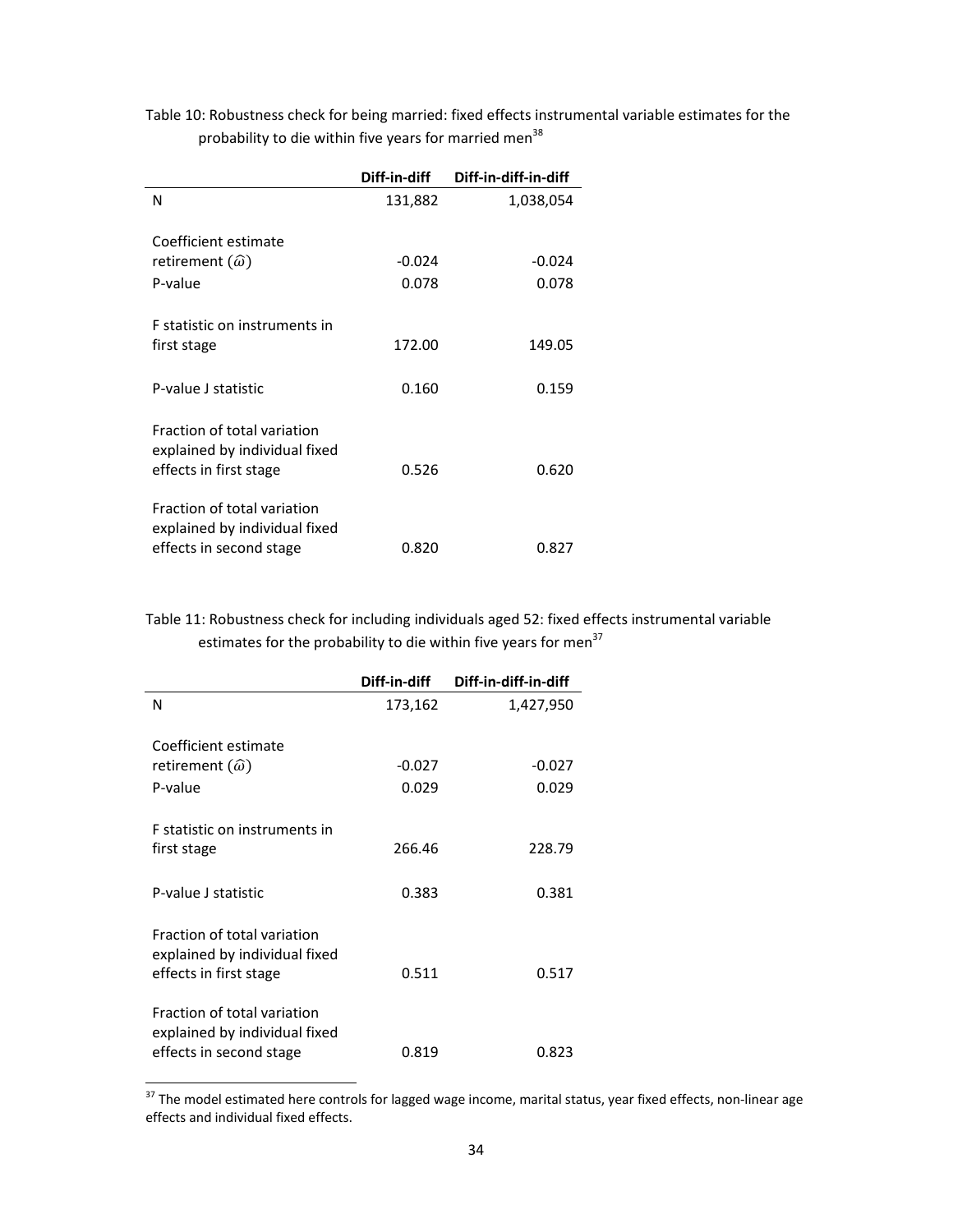Table 12: Robustness check for failure of parallel trend assumption: fixed effects instrumental variable estimates for the probability to die within five years for men (dummy for age 60 and dummy for age 60 and being a civil servant included) $39$ 

|                                                                                               | Diff-in-diff-in-diff |
|-----------------------------------------------------------------------------------------------|----------------------|
| N                                                                                             | 1,233,758            |
| Coefficient estimate                                                                          |                      |
| retirement $(\widehat{\omega})$                                                               | $-0.025$             |
| P-value                                                                                       | 0.058                |
| <b>F</b> statistic on instruments in<br>first stage                                           | 179.16               |
| P-value J statistic                                                                           | 0.539                |
| <b>Fraction of total variation</b><br>explained by individual fixed<br>effects in first stage | 0.513                |
| Fraction of total variation<br>explained by individual fixed<br>effects in second stage       | 0.825                |

Table 13: Random effects instrumental variable estimates for the probability to die within five years for men $38$ 

|                                                                                         | Diff-in-diff | Diff-in-diff-in-diff |
|-----------------------------------------------------------------------------------------|--------------|----------------------|
| N                                                                                       | 155,166      | 1,293,040            |
| Coefficient estimate                                                                    |              |                      |
| retirement $(\widehat{\omega})$                                                         | $-0.012$     | $-0.012$             |
| P-value                                                                                 | 0.306        | 0.299                |
| F statistic on instruments in<br>first stage                                            | 382.46       | 331.972              |
|                                                                                         |              |                      |
| P-value Hausman test FE vs RE                                                           | 0.000        | 0.000                |
| Fraction of total variation<br>explained by individual<br>random effects in first stage | 0.222        | 0.215                |
| Fraction of total variation<br>explained by individual<br>random effects in second      |              |                      |
| stage                                                                                   | 0.758        | 0.763                |

 $^{38}$  The model estimated here controls for lagged wage income, marital status, year fixed effects, non-linear age effects and individual fixed effects.